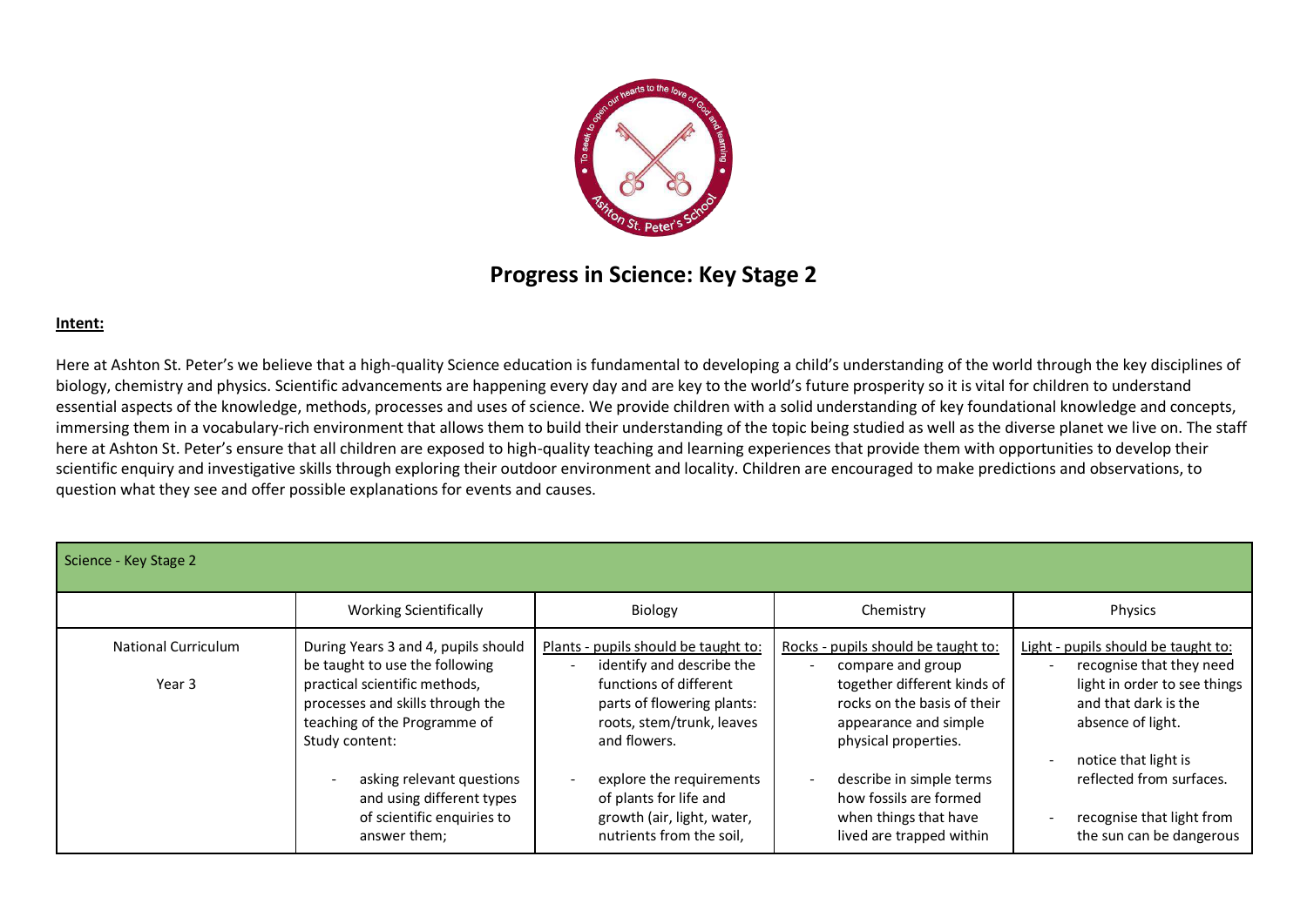| setting up simple practical<br>enquiries, comparative<br>and fair tests;<br>making systematic and<br>careful observations and,<br>where appropriate, taking<br>accurate measurements<br>using standard units,<br>using a range of<br>equipment, including<br>thermometers and data<br>loggers;<br>gathering, recording,<br>classifying and presenting<br>data in a variety of ways<br>to help in answering<br>questions;<br>recording findings using<br>simple scientific language,<br>drawings, labelled<br>diagrams, keys, bar charts<br>and tables;<br>reporting on findings from<br>enquiries, including oral<br>and written explanations,<br>displays or presentations<br>of results and conclusions;<br>using results to draw<br>simple conclusions,<br>making predictions for<br>new values, suggest<br>improvements and raise<br>further questions;<br>identifying differences,<br>similarities or changes<br>related to simple scientific<br>ideas and processes;<br>and using straightforward<br>scientific evidence to<br>answer questions or to<br>support their findings. | and room to grow) and<br>how they vary from plant<br>to plant.<br>investigate the way in<br>which water is<br>transported within plants.<br>explore the part that<br>flowers play in the life<br>cycle of flowering plants,<br>including pollination, seed<br>formation and seed<br>dispersal.<br>Animals, including humans - pupils<br>should be taught to:<br>identify that animals,<br>including humans, need<br>the right types and<br>amount of nutrition, and<br>that they cannot make<br>their own food; they get<br>nutrition from what they<br>eat.<br>identify that humans and<br>some animals have<br>skeletons and muscles for<br>support, protection and<br>movement. | rock.<br>recognise that soils are<br>made from rocks and<br>organic matter. | and that there are ways to<br>protect their eyes.<br>recognise that shadows<br>are formed when the light<br>from a light source is<br>blocked by a solid object.<br>find patterns in the way<br>that the size of shadows<br>change.<br>Forces and magnets - pupils should<br>be taught to:<br>compare how things move<br>on different surfaces.<br>notice that some forces<br>need contact between<br>two objects, but magnetic<br>forces can act at a<br>distance.<br>observe how magnets<br>attract or repel each other<br>and attract some<br>materials and not others.<br>compare and group<br>together a variety of<br>everyday materials on the<br>basis of whether they are<br>attracted to a magnet,<br>and identify some<br>magnetic materials.<br>describe magnets as<br>having two poles. |
|----------------------------------------------------------------------------------------------------------------------------------------------------------------------------------------------------------------------------------------------------------------------------------------------------------------------------------------------------------------------------------------------------------------------------------------------------------------------------------------------------------------------------------------------------------------------------------------------------------------------------------------------------------------------------------------------------------------------------------------------------------------------------------------------------------------------------------------------------------------------------------------------------------------------------------------------------------------------------------------------------------------------------------------------------------------------------------------|------------------------------------------------------------------------------------------------------------------------------------------------------------------------------------------------------------------------------------------------------------------------------------------------------------------------------------------------------------------------------------------------------------------------------------------------------------------------------------------------------------------------------------------------------------------------------------------------------------------------------------------------------------------------------------|-----------------------------------------------------------------------------|------------------------------------------------------------------------------------------------------------------------------------------------------------------------------------------------------------------------------------------------------------------------------------------------------------------------------------------------------------------------------------------------------------------------------------------------------------------------------------------------------------------------------------------------------------------------------------------------------------------------------------------------------------------------------------------------------------------------------------------------------------------------------------------------------|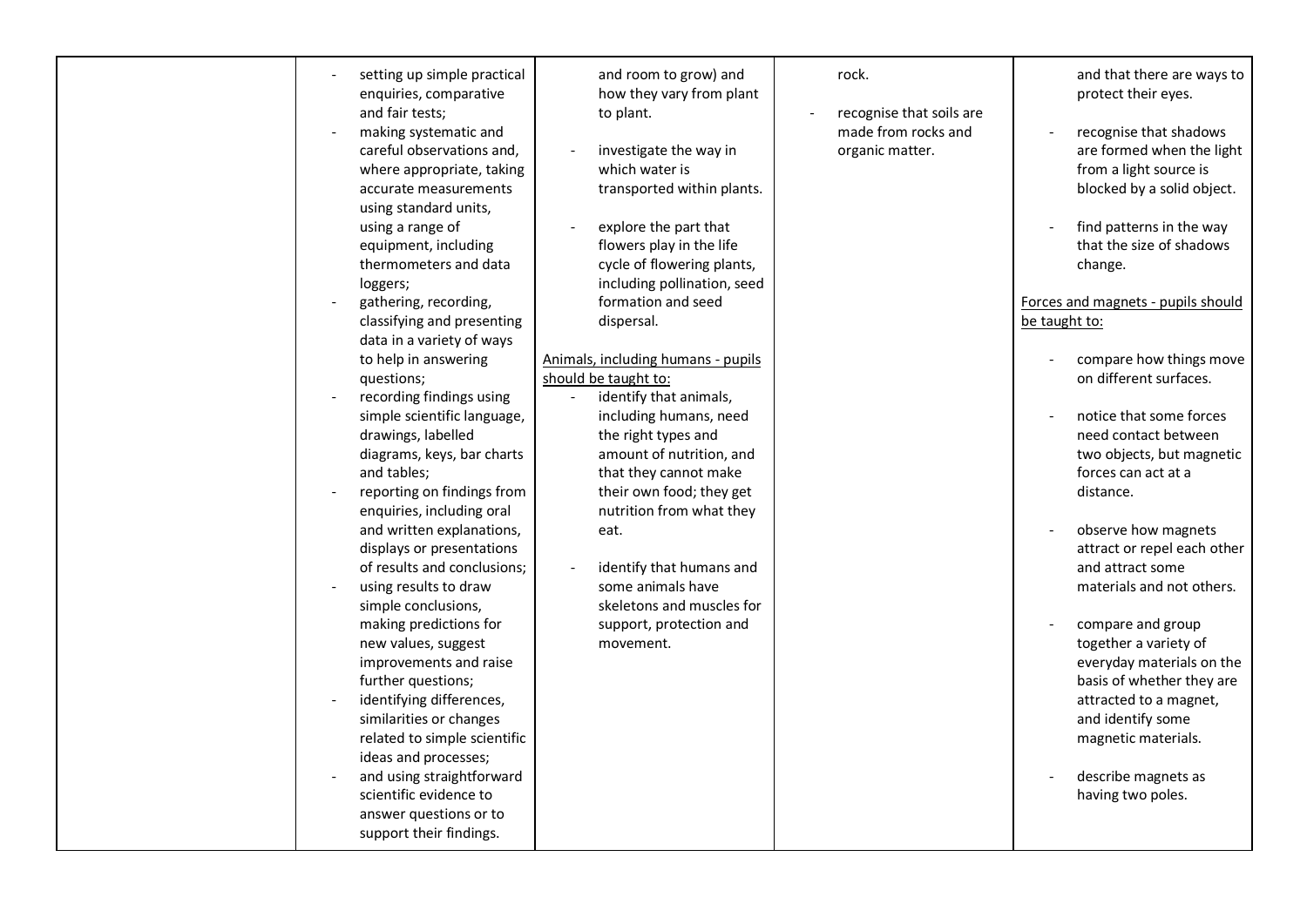|                                      |                                                                                                                                                                                                                                                                                                                                                                                                                                                                                                                                                                                                                                                                                                                                                                                                                                                                                                                           |                                                                                                                                                                                                                                                                                                                                                                                                                                                                                                                                                                                                                                                                                                                                                                                      |                                                                                                                                                                                                                                                                                                                                                                                                                                                                                                       | predict whether two<br>magnets will attract or<br>repel each other,<br>depending on which poles<br>are facing.                                                                                                                                                                                                                                                                                                                                                                                                                                                                                                                                                                                                    |
|--------------------------------------|---------------------------------------------------------------------------------------------------------------------------------------------------------------------------------------------------------------------------------------------------------------------------------------------------------------------------------------------------------------------------------------------------------------------------------------------------------------------------------------------------------------------------------------------------------------------------------------------------------------------------------------------------------------------------------------------------------------------------------------------------------------------------------------------------------------------------------------------------------------------------------------------------------------------------|--------------------------------------------------------------------------------------------------------------------------------------------------------------------------------------------------------------------------------------------------------------------------------------------------------------------------------------------------------------------------------------------------------------------------------------------------------------------------------------------------------------------------------------------------------------------------------------------------------------------------------------------------------------------------------------------------------------------------------------------------------------------------------------|-------------------------------------------------------------------------------------------------------------------------------------------------------------------------------------------------------------------------------------------------------------------------------------------------------------------------------------------------------------------------------------------------------------------------------------------------------------------------------------------------------|-------------------------------------------------------------------------------------------------------------------------------------------------------------------------------------------------------------------------------------------------------------------------------------------------------------------------------------------------------------------------------------------------------------------------------------------------------------------------------------------------------------------------------------------------------------------------------------------------------------------------------------------------------------------------------------------------------------------|
| <b>National Curriculum</b><br>Year 4 | During Years 3 and 4, pupils should<br>be taught to use the following<br>practical scientific methods,<br>processes and skills through the<br>teaching of the Programme of<br>Study content:<br>asking relevant questions<br>and using different types<br>of scientific enquiries to<br>answer them;<br>setting up simple practical<br>enquiries, comparative<br>and fair tests;<br>making systematic and<br>careful observations and,<br>where appropriate, taking<br>accurate measurements<br>using standard units,<br>using a range of<br>equipment, including<br>thermometers and data<br>loggers;<br>gathering, recording,<br>classifying and presenting<br>data in a variety of ways<br>to help in answering<br>questions;<br>recording findings using<br>simple scientific language,<br>drawings, labelled<br>diagrams, keys, bar charts<br>and tables;<br>reporting on findings from<br>enquiries, including oral | Living things and their habitats -<br>pupils should be taught to:<br>recognise that living<br>things can be grouped in a<br>variety of ways.<br>explore and use<br>classification keys to help<br>group, identify and name<br>a variety of living things in<br>their local and wider<br>environment.<br>recognise that<br>environments can change<br>and that this can<br>sometimes pose dangers<br>to living things.<br>Animals, including humans - pupils<br>should be taught to:<br>describe the simple<br>functions of the basic<br>parts of the digestive<br>system in humans.<br>identify the different<br>types of teeth in humans<br>and their simple<br>functions.<br>construct and interpret a<br>variety of food chains,<br>identifying producers,<br>predators and prey. | States of matter - pupils should be<br>taught to:<br>compare and group<br>materials together,<br>according to whether they<br>are solids, liquids or gases.<br>observe that some<br>materials change state<br>when they are heated or<br>cooled, and measure or<br>research the temperature<br>at which this happens in<br>degrees Celsius. (C)<br>identify the part played by<br>evaporation and<br>condensation in the water<br>cycle and associate the<br>rate of evaporation with<br>temperature. | Sound - pupils should be taught to:<br>identify how sounds are<br>made, associating some of<br>them with something<br>vibrating.<br>recognise that vibrations<br>from sounds travel<br>through a medium to the<br>ear.<br>find patterns between the<br>pitch of a sound and<br>features of the object that<br>produced it.<br>find patterns between the<br>volume of a sound and<br>the strength of the<br>vibrations that produced<br>it.<br>recognise that sounds get<br>fainter as the distance<br>from the sound source<br>increases.<br>Electricity - pupils should be taught<br><u>to:</u><br>identify common<br>appliances that run on<br>electricity.<br>construct a simple series<br>electrical circuit, |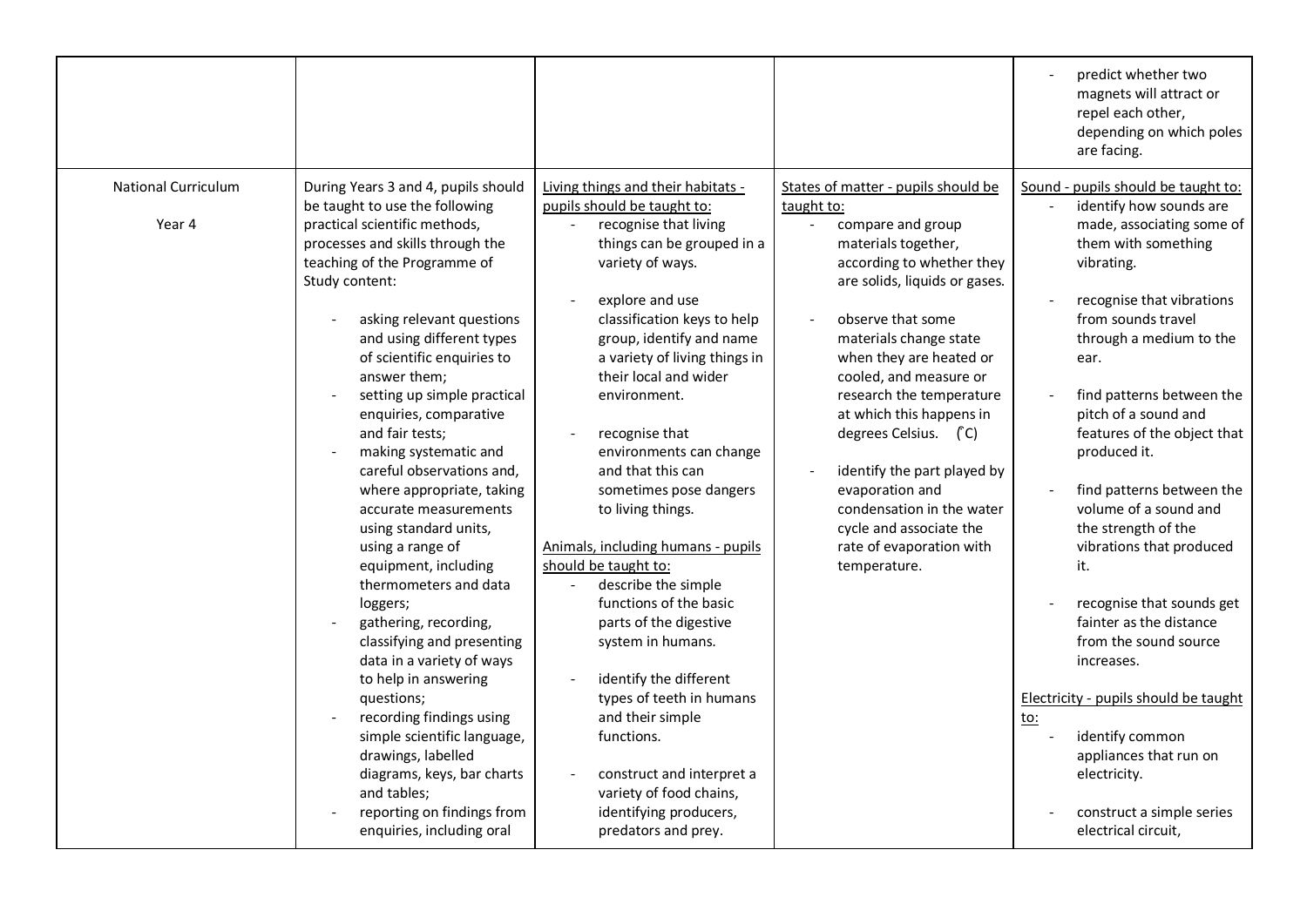|                                      | and written explanations,<br>displays or presentations<br>of results and conclusions;<br>using results to draw<br>simple conclusions,<br>making predictions for<br>new values, suggest<br>improvements and raise<br>further questions;<br>identifying differences,<br>similarities or changes<br>related to simple scientific<br>ideas and processes;<br>and using straightforward<br>scientific evidence to<br>answer questions or to<br>support their findings. |                                                                                                                                                                                                                                                                                                     |                                                                                                                                                                                                                                                                                                            | identifying and naming its<br>basic parts, including cells,<br>wires, bulbs, switches and<br>buzzers.<br>identify whether or not a<br>lamp will light in a simple<br>series circuit, based on<br>whether or not the lamp<br>is part of a complete loop<br>with a battery.<br>recognise that a switch<br>opens and closes a circuit<br>and associate this with<br>whether or not a lamp<br>lights in a simple series<br>circuit.<br>recognise some common<br>conductors and insulators,<br>and associate metals with<br>being good conductors. |
|--------------------------------------|-------------------------------------------------------------------------------------------------------------------------------------------------------------------------------------------------------------------------------------------------------------------------------------------------------------------------------------------------------------------------------------------------------------------------------------------------------------------|-----------------------------------------------------------------------------------------------------------------------------------------------------------------------------------------------------------------------------------------------------------------------------------------------------|------------------------------------------------------------------------------------------------------------------------------------------------------------------------------------------------------------------------------------------------------------------------------------------------------------|-----------------------------------------------------------------------------------------------------------------------------------------------------------------------------------------------------------------------------------------------------------------------------------------------------------------------------------------------------------------------------------------------------------------------------------------------------------------------------------------------------------------------------------------------|
|                                      |                                                                                                                                                                                                                                                                                                                                                                                                                                                                   |                                                                                                                                                                                                                                                                                                     |                                                                                                                                                                                                                                                                                                            |                                                                                                                                                                                                                                                                                                                                                                                                                                                                                                                                               |
| <b>National Curriculum</b><br>Year 5 | During Years 5 and 6, pupils should<br>be taught to use the following<br>practical scientific methods,<br>processes and skills through the<br>teaching of the Programme of<br>Study content:<br>planning different types of<br>scientific enquiries to<br>answer questions,<br>including recognising and<br>controlling variables                                                                                                                                 | All living things and their habitats -<br>pupils should be taught to:<br>describe the differences in<br>the life cycles of a<br>mammal, an amphibian,<br>an insect and a bird.<br>describe the life process<br>of reproduction in some<br>plants and animals.<br>Animals, including humans - pupils | Properties and changes of<br>materials - pupils should be taught<br><u>to:</u><br>compare and group<br>together everyday<br>materials on the basis of<br>their properties, including<br>their hardness, solubility,<br>transparency, conductivity<br>(electrical and thermal),<br>and response to magnets. | Earth and space - pupils should be<br>taught to:<br>describe the movement of<br>Earth, and other planets,<br>relative to the Sun in the<br>solar system.<br>describe the movement of<br>the Moon relative to the<br>Earth.<br>describe the Sun, Earth                                                                                                                                                                                                                                                                                         |
|                                      | where necessary;<br>taking measurements,<br>using a range of scientific<br>equipment, with<br>increasing accuracy and                                                                                                                                                                                                                                                                                                                                             | should be taught to:<br>describe the changes as<br>humans develop to old<br>age.                                                                                                                                                                                                                    | know that some materials<br>will dissolve in liquid to<br>form a solution, and<br>describe how to recover a<br>substance from a solution.                                                                                                                                                                  | and Moon as<br>approximately spherical<br>bodies.<br>use the idea of the Earth's                                                                                                                                                                                                                                                                                                                                                                                                                                                              |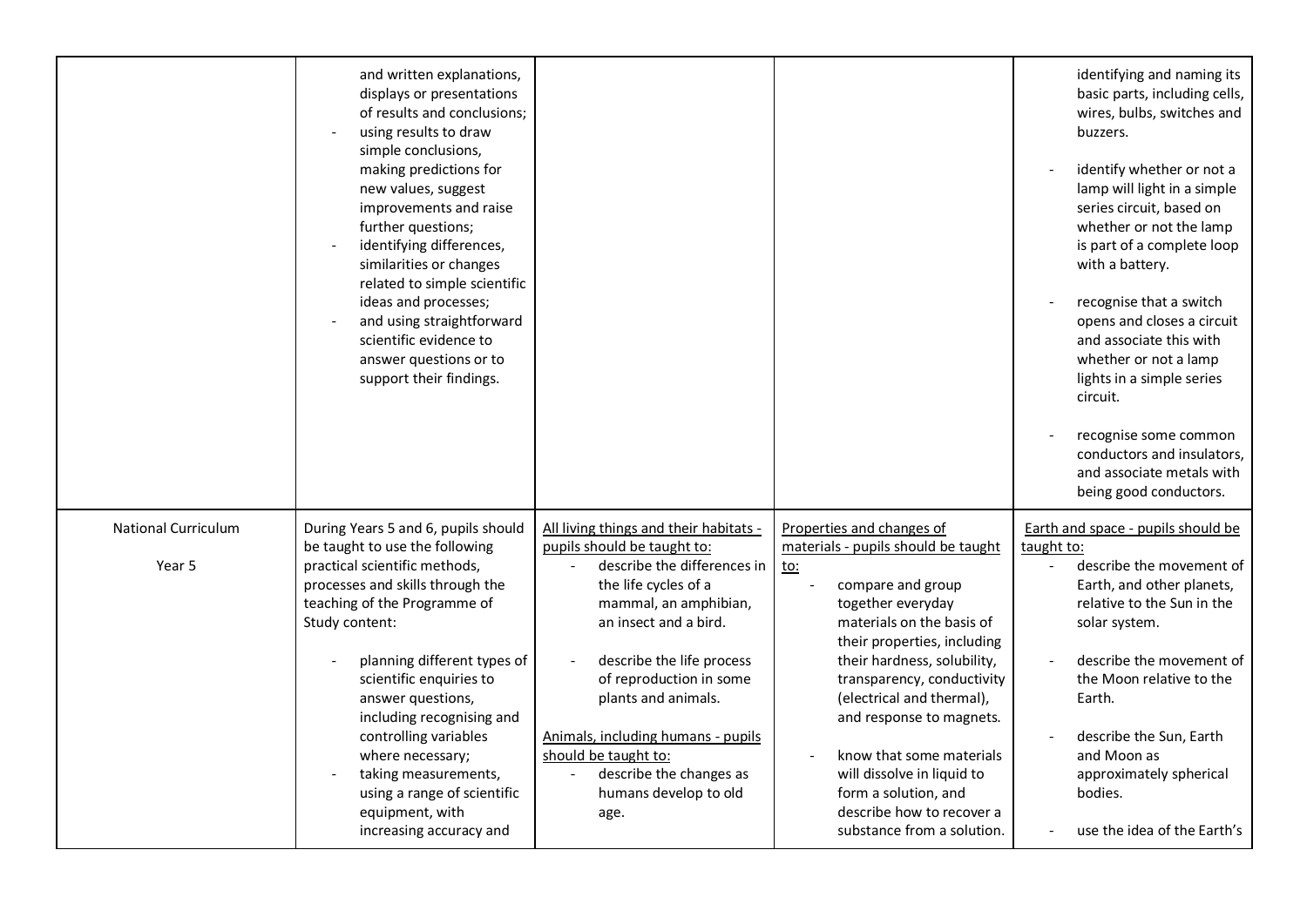|                                      | precision, taking repeat<br>readings where<br>appropriate;<br>recording data and results<br>of increasing complexity<br>using scientific diagrams<br>and labels, classification<br>keys, tables, and bar and<br>line graphs;<br>using test results to make<br>predictions to set up<br>further comparative and<br>fair tests;<br>reporting and presenting<br>findings from enquiries,<br>including conclusions,<br>causal relationships and<br>explanations of results, in<br>oral and written forms<br>such as displays and other<br>presentations;<br>and identifying scientific<br>evidence that has been<br>used to support or refute<br>ideas or arguments. |                                                                                                                                                                                                                                                        | use knowledge of solids,<br>liquids and gases to<br>decide how mixtures<br>might be separated,<br>including through<br>filtering, sieving and<br>evaporating.<br>give reasons, based on<br>evidence from<br>comparative and fair<br>tests, for the particular<br>uses of everyday<br>materials, including<br>metals, wood and plastic.<br>demonstrate that<br>dissolving, mixing and<br>changes of state are<br>reversible changes.<br>explain that some changes<br>result in the formation of<br>new materials, and that<br>this kind of change is not<br>usually reversible,<br>including changes<br>associated with burning<br>and the action of acid on<br>bicarbonate of soda. | rotation to explain day<br>and night and the<br>apparent movement of<br>the sun across the sky.<br>Forces - pupils should be taught to:<br>explain that unsupported<br>objects fall towards the<br>Earth because of the force<br>of gravity acting between<br>the Earth and the falling<br>object.<br>identify the effects of air<br>$\sim$<br>resistance, water<br>resistance and friction,<br>that act between moving<br>surfaces.<br>recognise that some<br>mechanisms, including<br>levers, pulleys and gears,<br>allow a smaller force to<br>have a greater effect. |
|--------------------------------------|------------------------------------------------------------------------------------------------------------------------------------------------------------------------------------------------------------------------------------------------------------------------------------------------------------------------------------------------------------------------------------------------------------------------------------------------------------------------------------------------------------------------------------------------------------------------------------------------------------------------------------------------------------------|--------------------------------------------------------------------------------------------------------------------------------------------------------------------------------------------------------------------------------------------------------|-------------------------------------------------------------------------------------------------------------------------------------------------------------------------------------------------------------------------------------------------------------------------------------------------------------------------------------------------------------------------------------------------------------------------------------------------------------------------------------------------------------------------------------------------------------------------------------------------------------------------------------------------------------------------------------|--------------------------------------------------------------------------------------------------------------------------------------------------------------------------------------------------------------------------------------------------------------------------------------------------------------------------------------------------------------------------------------------------------------------------------------------------------------------------------------------------------------------------------------------------------------------------|
| <b>National Curriculum</b><br>Year 6 | During Years 5 and 6, pupils should<br>be taught to use the following<br>practical scientific methods,<br>processes and skills through the<br>teaching of the Programme of<br>Study content:<br>planning different types of<br>scientific enquiries to                                                                                                                                                                                                                                                                                                                                                                                                           | Living things and their habitats -<br>pupils should be taught to:<br>describe how living things<br>are classified into broad<br>groups according to<br>common observable<br>characteristics and based<br>on similarities and<br>differences, including |                                                                                                                                                                                                                                                                                                                                                                                                                                                                                                                                                                                                                                                                                     | Light - pupils should be taught to:<br>recognise that light<br>$\blacksquare$<br>appears to travel in<br>straight lines.<br>use the idea that light<br>travels in straight lines to<br>explain that objects are<br>seen because they give                                                                                                                                                                                                                                                                                                                                |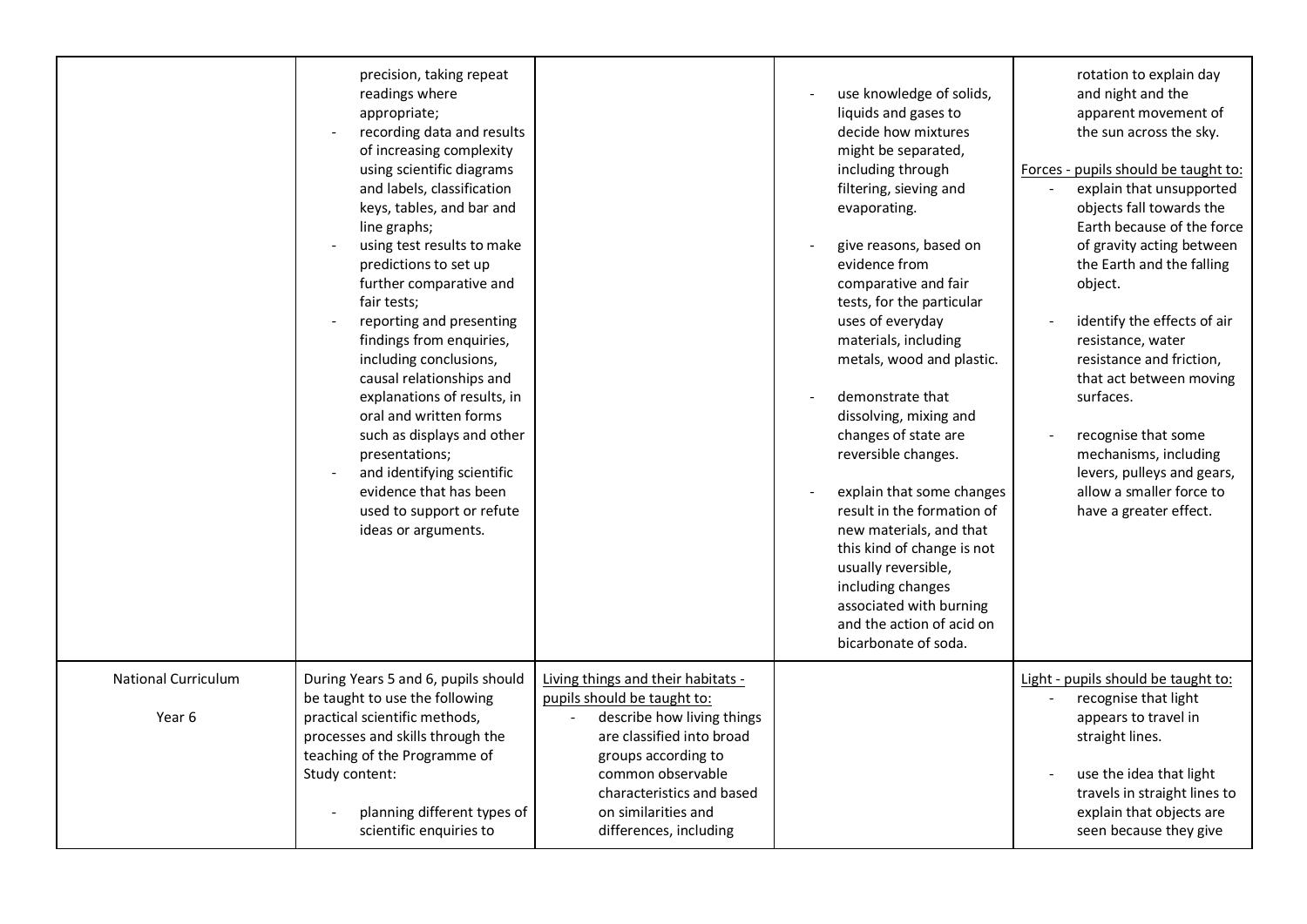| answer questions,<br>including recognising and<br>controlling variables                                                                                     | microorganisms, plants<br>and animals.                                                                                                   | out or reflect light into the<br>eye.                                                                                                   |
|-------------------------------------------------------------------------------------------------------------------------------------------------------------|------------------------------------------------------------------------------------------------------------------------------------------|-----------------------------------------------------------------------------------------------------------------------------------------|
| where necessary;<br>taking measurements,<br>using a range of scientific                                                                                     | give reasons for classifying<br>plants and animals based<br>on specific characteristics.                                                 | explain that we see things<br>because light travels from<br>light sources to our eyes                                                   |
| equipment, with<br>increasing accuracy and<br>precision, taking repeat<br>readings where                                                                    | Animals, including humans - pupils<br>should be taught to:<br>identify and name the                                                      | or from light sources to<br>objects and then to our<br>eyes.                                                                            |
| appropriate;<br>recording data and results<br>of increasing complexity<br>using scientific diagrams<br>and labels, classification                           | main parts of the human<br>circulatory systems, and<br>describe the functions of<br>the heart, blood vessels<br>and blood.               | use the idea that light<br>travels in straight lines to<br>explain why shadows have<br>the same shape as the<br>objects that cast them. |
| keys, tables, and bar and<br>line graphs;<br>using test results to make<br>predictions to set up<br>further comparative and<br>fair tests;                  | recognise the impact of<br>diet, exercise, drugs and<br>lifestyle on the way their<br>bodies function.                                   | Electricity - pupils should be taught<br>to:<br>associate the brightness<br>of a lamp or the volume of<br>a buzzer with the name        |
| reporting and presenting<br>findings from enquiries,<br>including conclusions,<br>causal relationships and<br>explanations of results, in                   | describe the ways in<br>which nutrients and water<br>are transported within<br>animals, including<br>humans.                             | and voltage of cells used<br>in the circuit.<br>compare and give reasons<br>for variations in how                                       |
| oral and written forms<br>such as displays and other<br>presentations;<br>and identifying scientific<br>evidence that has been<br>used to support or refute | Evolution and inheritance - pupils<br>should be taught to:<br>recognise that living<br>things have changed over<br>time and that fossils | components function,<br>including the brightness of<br>bulbs, the loudness of<br>buzzers and the on/off<br>positions of switches.       |
| ideas or arguments.                                                                                                                                         | provide information about<br>living things that<br>inhabited the Earth<br>millions of years ago.                                         | use recognised symbols<br>when representing a<br>simple circuit in a<br>diagram.                                                        |
|                                                                                                                                                             | recognise that living<br>things produce offspring<br>of the same kind, but<br>normally offspring vary                                    |                                                                                                                                         |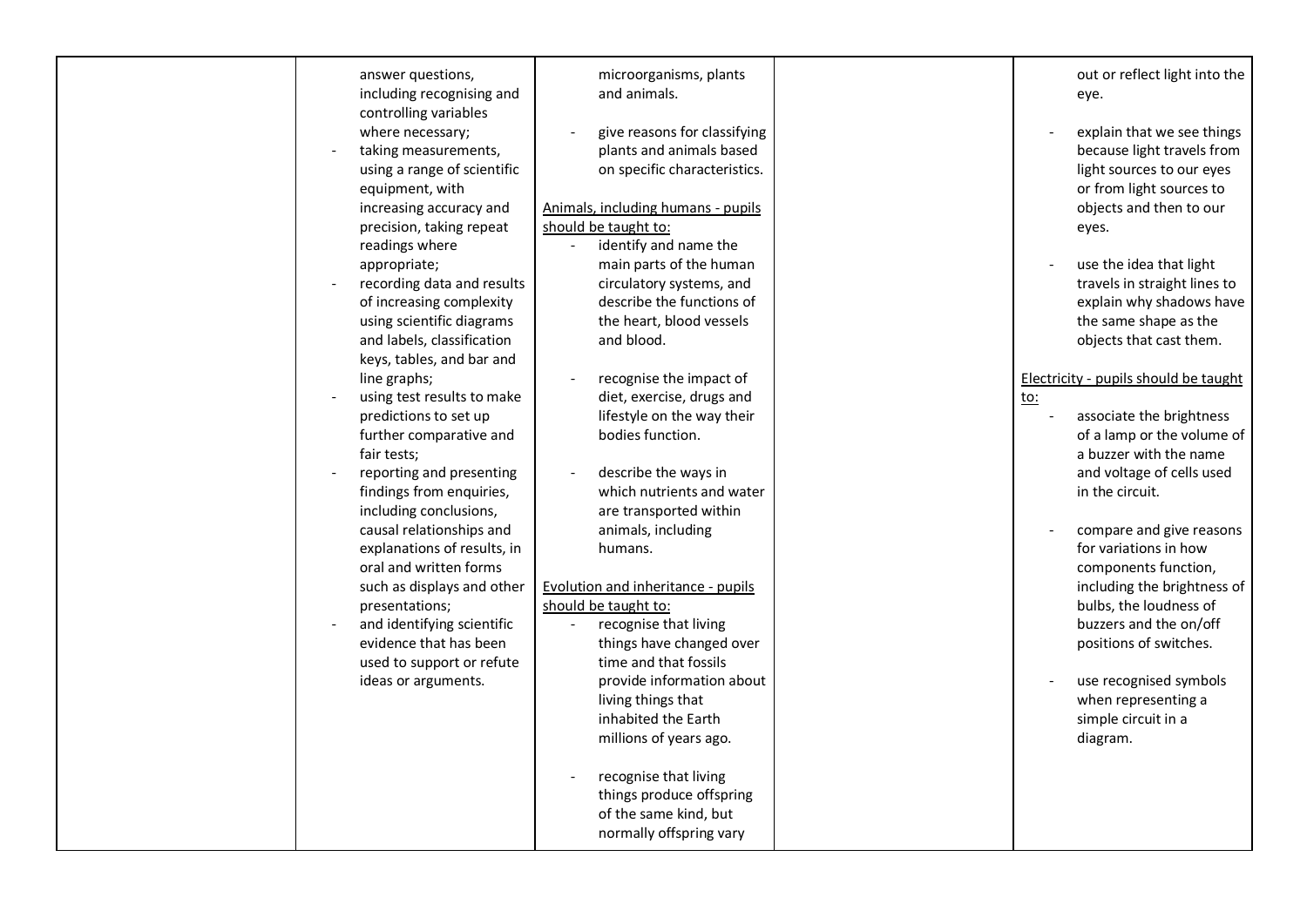| and are not identical to<br>their parents.                                                                                                                  |  |
|-------------------------------------------------------------------------------------------------------------------------------------------------------------|--|
| identify how animals and<br>$\sim$<br>plants are adapted to suit<br>their environment in<br>different ways and that<br>adaptation may lead to<br>evolution. |  |

| <b>Skill</b>              | Year <sub>3</sub>                                                                                                                                                                                                                                                               | Year 4                                                                                                                                                                                                                                                                       | Year 5                                                                                                                                                                                                                                                            | Year <sub>6</sub>                                                                                                                                                                                                                                                 |
|---------------------------|---------------------------------------------------------------------------------------------------------------------------------------------------------------------------------------------------------------------------------------------------------------------------------|------------------------------------------------------------------------------------------------------------------------------------------------------------------------------------------------------------------------------------------------------------------------------|-------------------------------------------------------------------------------------------------------------------------------------------------------------------------------------------------------------------------------------------------------------------|-------------------------------------------------------------------------------------------------------------------------------------------------------------------------------------------------------------------------------------------------------------------|
| Working<br>Scientifically | Ask relevant questions and using<br>different types of scientific enquiries<br>to answer them:<br>Know that we can ask<br>questions and answer them<br>by setting up scientific<br>enquiries.<br>Know how to make<br>predictions that can be tested<br>in a scientific enquiry. | Ask relevant questions and using<br>different types of scientific enquiries to<br>answer them:<br>Know that we can ask<br>questions and answer them by<br>setting up scientific enquiries.<br>Know how to make predictions<br>that can be tested in a<br>scientific enquiry. | Plan a scientific enquiry to answer<br>questions:<br>Know how to choose<br>appropriate variables to test a<br>hypothesis.<br>Know how to identify<br>conditions that were<br>imperfectly controlled and can<br>explain how these might affect<br>results.         | Plan a scientific enquiry to answer<br>questions:<br>Know how to choose<br>appropriate variables to test a<br>hypothesis.<br>Know how to identify<br>conditions that were<br>imperfectly controlled and can<br>explain how these might affect<br>results.         |
|                           | Know that a hypothesis is an<br>explanation that has not yet<br>been tested, but that can be<br>tested through a scientific<br>enquiry.                                                                                                                                         | Know that a hypothesis is an<br>explanation that has not yet<br>been tested, but that can be<br>tested through a scientific<br>enquiry.                                                                                                                                      | Take measurements with a variety of<br>scientific equipment:<br>Know how to accurately use<br>further measuring devices (e.g.<br>digital and analogue scales)<br>and recognise the relative<br>accuracy of each device.                                           | Take measurements with a variety of<br>scientific equipment:<br>Know how to accurately use<br>further measuring devices (e.g.<br>digital and analogue scales)<br>and recognise the relative<br>accuracy of each device.                                           |
|                           | Set up simple practical enquiries:<br>Know that in a fair test one<br>thing is changed (the<br>independent variable) and<br>one thing that may change as<br>a result is measured<br>(dependent variable) while all<br>other conditions are kept the<br>same.                    | Set up simple practical enquiries:<br>Know that in a fair test one<br>thing is changed (the<br>independent variable) and one<br>thing that may change as a<br>result is measured (dependent<br>variable) while all other<br>conditions are kept the same.                    | Know how and when to repeat<br>measurements, how to find an<br>average set of measurements<br>and how to recognise and<br>remove outliers from a set of<br>data, justifying the removal as<br>a potential mis-measurement.<br><b>Report and present findings:</b> | Know how and when to repeat<br>measurements, how to find an<br>average set of measurements<br>and how to recognise and<br>remove outliers from a set of<br>data, justifying the removal as<br>a potential mis-measurement.<br><b>Report and present findings:</b> |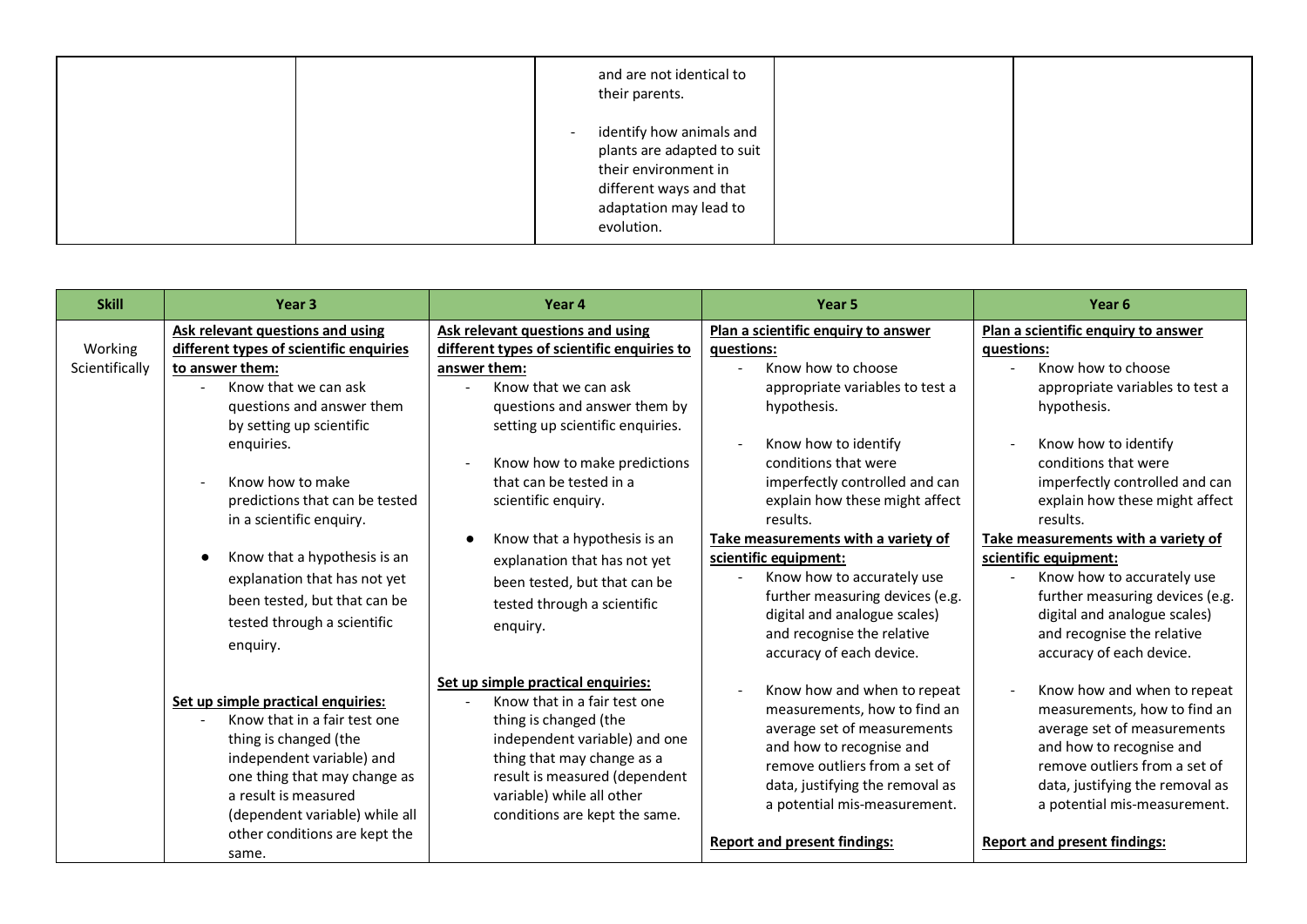# **Make systematic and careful observations with a range of equipment:**

- Know how to use a range of equipment to measure accurately (e.g. thermometers, data loggers, stopwatches, etc.)

#### **Gather and record data to answer questions:**

Know how to draw bar charts: how to label a diagram using a ruler to draw lines to connect information to the diagram; how to use a key; how to draw a neat table; how to draw a classification key; how to show the relationship between an independent variable in a two-way table; and how to label the specific results in a two-way table.

## **Report on findings:**

- Know how to write a simple scientific write-up including an introduction, a list of equipment, a numbered method, a detailing of results and a conclusion (all with scaffolding/guidance).
- Know how to plan a scientific enquiry write-up through oral

#### **Make systematic and careful observations with a range of equipment:**

Know how to use a range of equipment to measure accurately (e.g. thermometers, data loggers, stopwatches, etc.)

#### **Gather and record data to answer questions:**

- Know how to draw bar charts; how to label a diagram using a ruler to draw lines to connect information to the diagram; how to use a key; how to draw a neat table; how to draw a classification key; how to show the relationship between an independent variable in a twoway table; and how to label the specific results in a two-way table.

#### **Report on findings:**

- Know how to write a simple scientific write-up including an introduction, a list of equipment, a numbered method, a detailing of results and a conclusion (all with scaffolding/guidance).
- Know how to plan a scientific enquiry write-up through oral discussion of what was found during the scientific enquiry.
- Know how to independently write a simple scientific enquiry write-up including an introduction, a list of equipment, a numbered method, a detailing of results and a conclusion.
- Know how to present brief oral findings from an enquiry, speaking clearly and with confidence and using notes where necessary.

# **Identify scientific evidence:**

- Know examples of instances of where scientific evidence has been used to support/refute ideas or arguments.

- Know how to independently write a simple scientific enquiry write-up including an introduction, a list of equipment, a numbered method, a detailing of results and a conclusion.
- Know how to present brief oral findings from an enquiry, speaking clearly and with confidence and using notes where necessary.

# **Identify scientific evidence:**

- Know examples of instances of where scientific evidence has been used to support/refute ideas or arguments.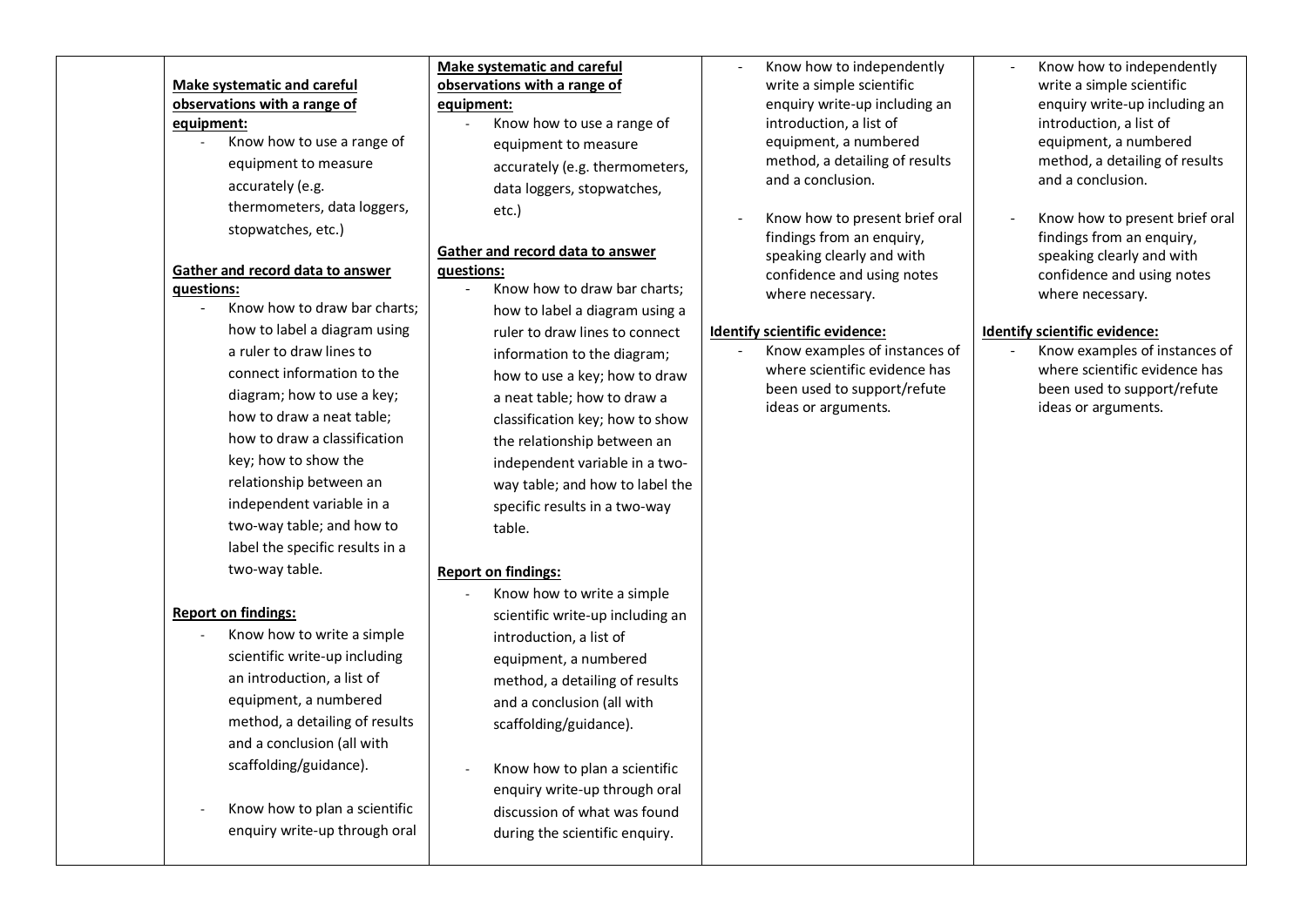|         | discussion of what was found                            | Use results to draw conclusions, make                      |                                        |                                    |
|---------|---------------------------------------------------------|------------------------------------------------------------|----------------------------------------|------------------------------------|
|         | during the scientific enquiry.                          | predictions and suggest improvements:                      |                                        |                                    |
|         |                                                         | Know that scientific enquiries                             |                                        |                                    |
|         | Use results to draw conclusions, make                   | can suggest relationships, but                             |                                        |                                    |
|         | predictions and suggest                                 | that they do not prove whether                             |                                        |                                    |
|         | improvements:                                           | a prediction is true.                                      |                                        |                                    |
|         | Know that scientific enquiries                          |                                                            |                                        |                                    |
|         | can suggest relationships, but                          | Know that scientific enquiries                             |                                        |                                    |
|         | that they do not prove                                  | are limited by the accuracy of                             |                                        |                                    |
|         | whether a prediction is true.                           | the measurements and by the                                |                                        |                                    |
|         |                                                         | extent to which conditions can                             |                                        |                                    |
|         | Know that scientific enquiries                          | vary even, and that repeating                              |                                        |                                    |
|         | are limited by the accuracy of                          | enquiries, measurements and                                |                                        |                                    |
|         | the measurements and by the                             | taking measures to keep                                    |                                        |                                    |
|         | extent to which conditions                              | conditions as consistent as                                |                                        |                                    |
|         | can vary even, and that                                 | possible can improve an                                    |                                        |                                    |
|         | repeating enquiries,                                    | enquiry.                                                   |                                        |                                    |
|         | measurements and taking                                 |                                                            |                                        |                                    |
|         | measures to keep conditions                             | Know that conclusions of                                   |                                        |                                    |
|         | as consistent as possible can                           | scientific enquiries can lead to                           |                                        |                                    |
|         | improve an enquiry.                                     | further questions.                                         |                                        |                                    |
|         |                                                         |                                                            |                                        |                                    |
|         | Know that conclusions of                                |                                                            |                                        |                                    |
|         | scientific enquiries can lead to                        |                                                            |                                        |                                    |
|         | further questions.                                      |                                                            |                                        |                                    |
|         | Plants - Children should:                               | Living things and their habitats -                         | All living things and their habitats - | Living things and their habitats - |
| Biology | Know that leaves make food                              | Children should:                                           | Children should:                       | Children should:                   |
|         | by trapping light and using its                         | Know that animals can be                                   | Know that the life cycle of a          | Know that there are three          |
|         | energy to turn carbon dioxide                           | classified based on their                                  | living thing is a series of stages     | types of micro-organism:           |
|         | and water into carbohydrates.                           | physical characteristics and                               | of development starting with a         | viruses, fungi and bacteria.       |
|         |                                                         | based on their behaviour.                                  | fertilized egg in animals or seed      | Scientists mainly don't consider   |
|         | Know that different parts of<br>plants have one or more |                                                            | in many plants.                        | viruses to be alive because        |
|         | functions.                                              | Know that classification key<br>uses questions to sort and |                                        | they don't have the ability to     |
|         |                                                         | identify living things.                                    | Know that in most mammals a            | reproduce inside them.             |
|         | Know that roots collect water                           |                                                            | fertilized egg develops into an        | Know that germs are disease-       |
|         | and minerals from the soil,                             | Know how to use a                                          | embryo in the womb and is              | causing bacteria.                  |
|         | and hold the plant firmly in                            | classification key to identify                             | then born and fed on milk              |                                    |
|         | the ground.                                             | living things.                                             |                                        |                                    |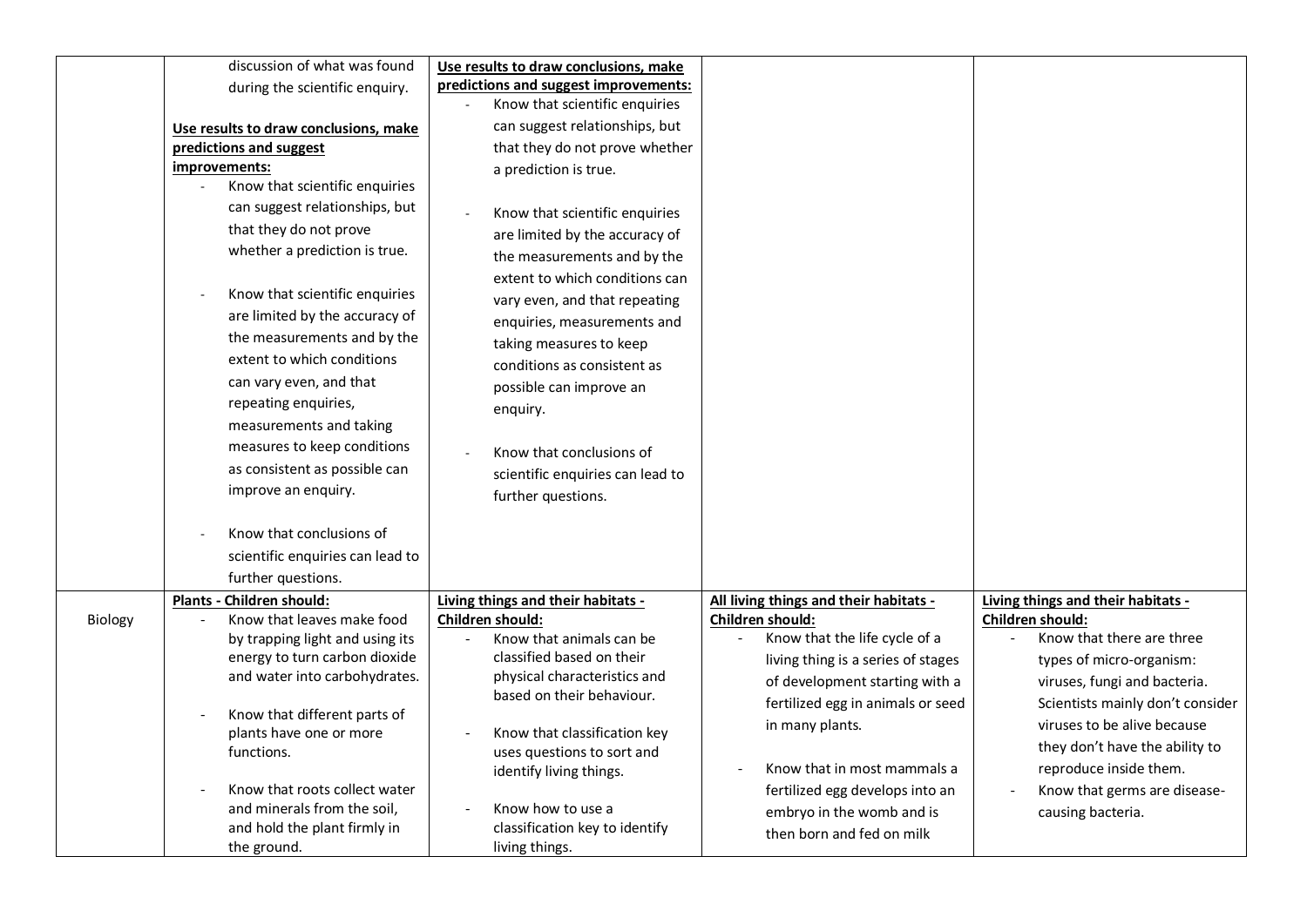- Know that the stem holds up the leaves so that they can gather light to make food and holds up the flowers so that they can receive pollen and disperse their fruits. - Know that the stem also transports water and minerals from the roots to the other parts of the plant. - Know that the function of a flower is reproduction, where flowers of the same kind exchange pollen in a process called fertilisation. - Know how to create a classification key to sort a variety of animals from a habitat/microhabitat in the local area. - Know that human activity such as pollution and littering can change the environment for many living things, endangering their existence. - Know examples of animals that have been affected by human impact on their environment e.g. polar bears. - Know that changes to an before it is weaned onto the food that it is adapted to eat. It then develops to maturity in a period called adolescence after which it can reproduce and the cycle can begin again. - Know that in amphibians a fertilized egg develops into an embryo and then hatches into a tadpole, the tadpole develops adult characteristics, metamorphoses into the adult form after which it can reproduce and the cycle can begin again.
	- Know that in many insects a fertilized egg develops into a wingless feeding form called a larva. The larva feeds then later becomes a pupa (chrysalis) with a protective cocoon; inside this cocoon, the pupa metamorphoses into the adult butterfly after which it can reproduce and the cycle can begin again.
		- Know that in birds a fertilized egg hatches a nest and is fed by its parents until it is ready to fly; it then leaves the nest and grows into an adult after which it can reproduce and the cycle can begin again.
- Know that an arthropod is an invertebrate with a hard, external skeleton and jointed limbs.
- Know that insects are a type of arthropod; their bodies consist of six legs, a head, a thorax and an abdomen; most insects also have a pair of antennae and a pair of wings.
- Know that an arachnid is a type of arthropod with eight legs and no antennae or wings.
- Know that a crustacean is a type of arthropod with two pairs of antennae.
- Know that myriapods are an arthropod with a flat and long or cylindrical body and many legs.

#### **Animals, including humans - Children should:**

- Know the name of the parts of the circulatory system and identify them.
- Know that the heart is made of muscle and is composed of four chambers.
- Know that the heart beats, pumping blood around the
- Know that the ovule becomes a seed; the ovary then becomes a fruit which helps the seed leave the plant in a process called dispersal.
- Know how bees play a role in the reproduction of flowering plants.

## **Animals, including humans - Children should:**

- Know that getting the right amount of each food group is called a balanced diet.
- Know that proteins are good for growth, carbohydrates for energy and fruit and vegetables provide vitamins and minerals which help keep us healthy (e.g. calcium for healthy teeth and bones).

environment can make it harder for creatures to survive and can lead to species becoming extinct.

#### **Animals, including humans - Children should:**

- Know the different types of teeth: incisor, canine, premolar and molar.
- Know that children develop an initial set of teeth (milk teeth) which are slowly replaced by adult teeth between the ages of 6 and 12.
- Know that incisors slice food canines tear food and that molars grind food.
- Know that it is important to brush our teeth and visit the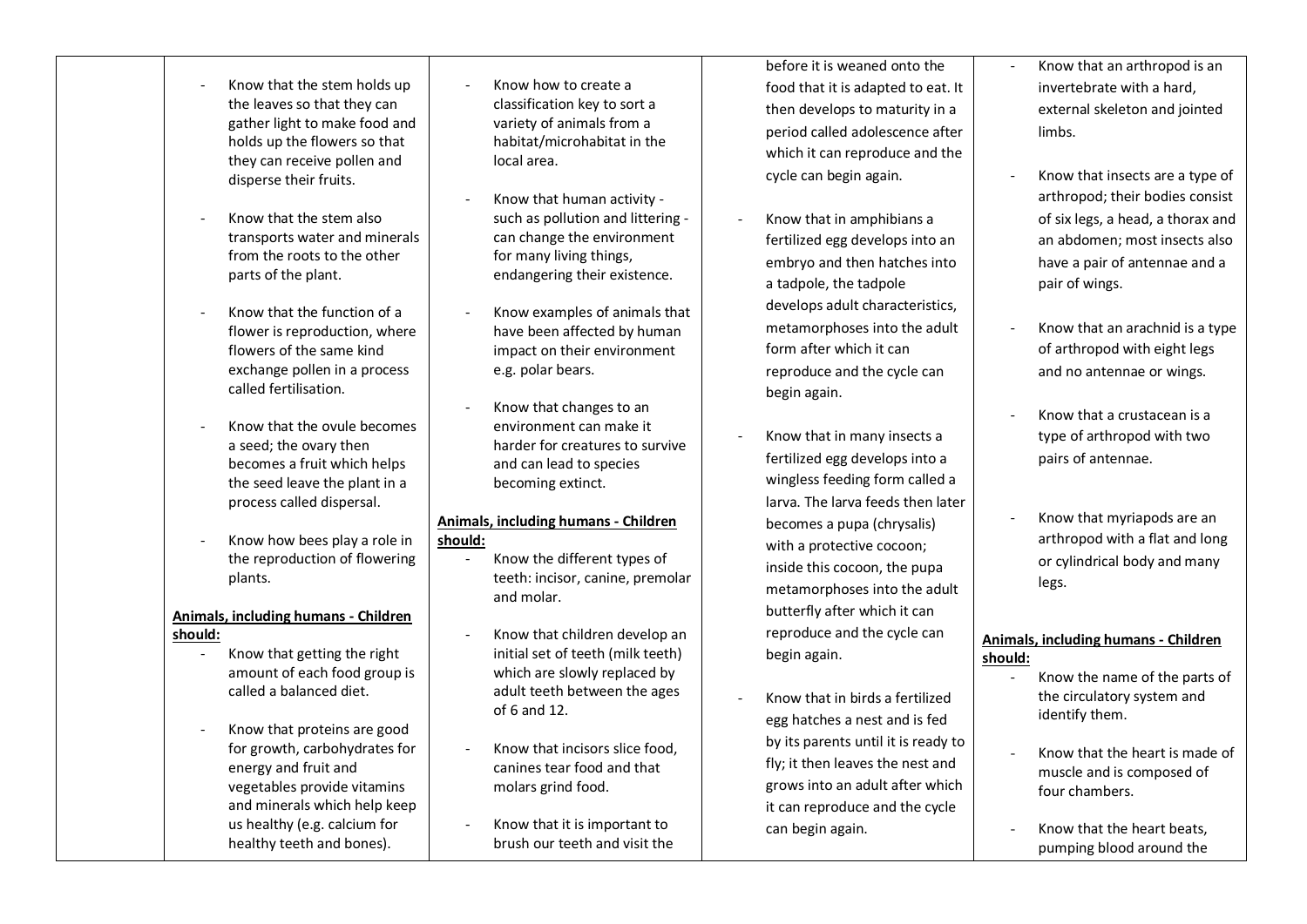- Know the effect two little or two much of each food group has on our bodies (e.g. tooth decay, rickets, obesity, etc.)
- Know that humans and some animals have skeletons to protect their bodies and support their muscles.
- Know that animals, including humans, have a skeleton made up of solid objects.
- Know that some animals have an exoskeleton (e.g. insects).
- Know that many invertebrates have water held inside by muscles which act like a skeleton (e.g. worms/slugs).
- Identify and name some of the muscles in our bodies.

dentist regularly to ensure dental hygiene.

- Know that a food chain traces the path of energy through a habitat and that the arrows in a food chain show the direction that energy is travelling through a habitat.
- Know that all energy for a food chain initially comes from the Sun which is absorbed and turned into energy by plants which are called **producers.**
- Know that consumers take in energy by eating.
- Know that an animal that is eaten by another is called **prey**, and that an animal that eats other animals is called a **predator.**
- Know that digestion begins in the mouth where food is chewed down by the teeth and saliva.
- Know that food passes through the body with the necessary nutrients being extracted and the waste products excreted, and that this process is known as digestion.
- Know that the process of digestion involves breaking down complex foods into simpler building blocks that can be absorbed by the body.

**Animals, including humans - Children should:** 

> - Know that humans go through stages of development: they begin as fertilized eggs and then develop into embryos before developing into babies. Once they are born, these new born babies become infants (2 months – 2 years), then into young children (2 years – 12 years), children develop into adults during adolescence (12 years – 16 years) at which age they become physically capable of reproduction; as adults develop into old age (55+ years) they experience changes in their body which require them to move more carefully and rest more frequently.

body and that blood vessels carry the blood.

- Know the function of blood: carries nutrients absorbed from digestion and oxygen around the body to power the body.
- Know that during exercise the heart pumps faster to blood and oxygen more rapidly to the muscles.
- Know that the pulse rate is a measure of how fast the heart is beating and know how to measure the pulse rate.
- Know that blood comes from the heart in arteries and returns to the heart in veins.
- Know some of the harmful effects of smoking.
- Know the impact of diet, exercise, drugs and lifestyle on the way our bodies function, making links with effects on specific organs (e.g. heart, lungs, liver, etc.)
- Suggest several reasons why taking medicine is sometimes necessary.
- Know simple examples of everyday medicines (e.g. paracetamol).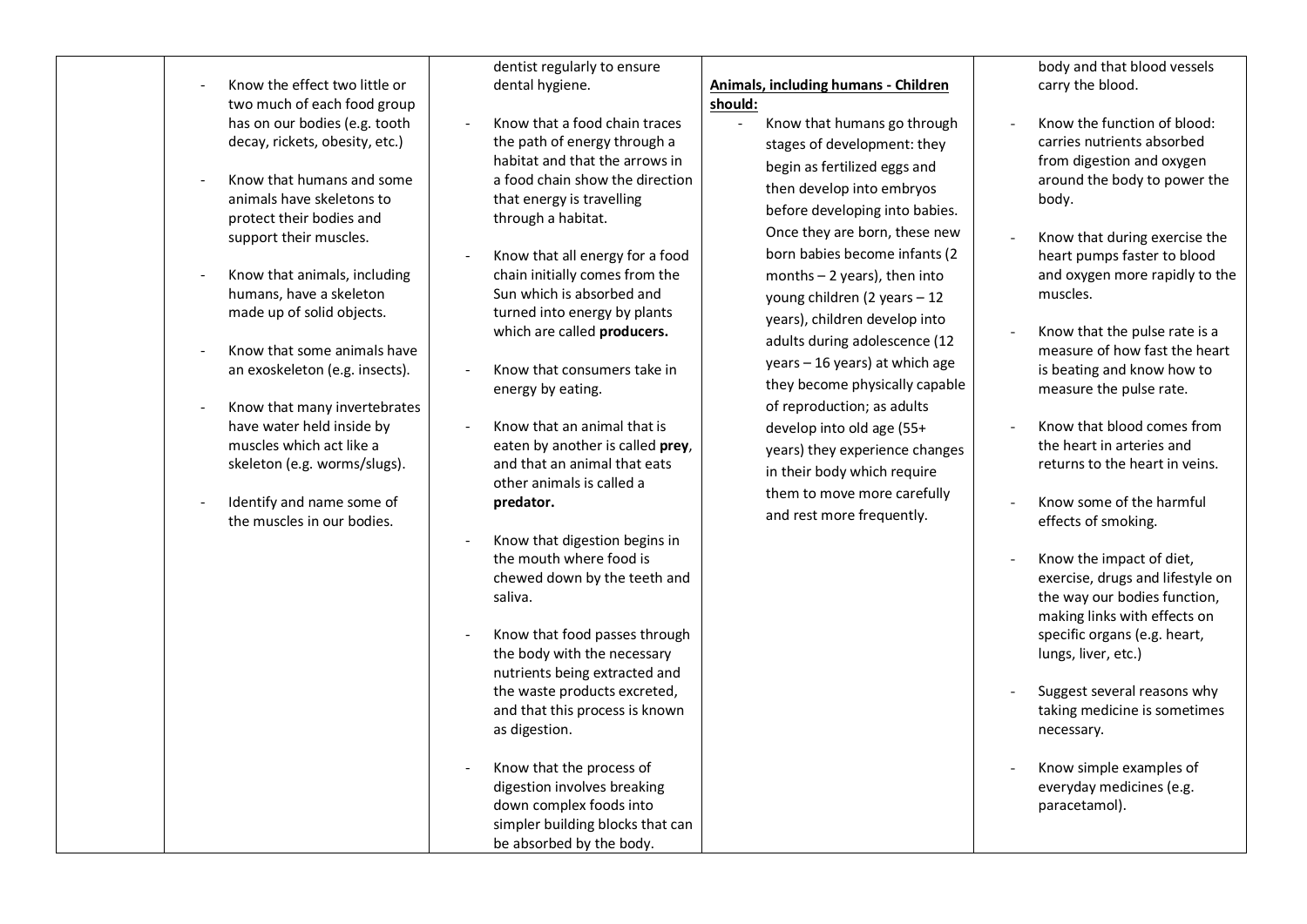|  |                                                                | Know that care should be                                      |
|--|----------------------------------------------------------------|---------------------------------------------------------------|
|  | Know that food is squeezed                                     | taken with medicine and that                                  |
|  | down the oesophagus towards                                    | they can be dangerous.                                        |
|  | the stomach in a wave-like                                     |                                                               |
|  | action called peristalsis.                                     | Know some of the harmful                                      |
|  |                                                                | effects of legal and illegal                                  |
|  | Know that in the stomach food                                  | drugs.                                                        |
|  | is broken down by acids and<br>enzymes and know that the       | Suggest reasons why advice on                                 |
|  | stomach is an organ.                                           | diet changes over time.                                       |
|  |                                                                |                                                               |
|  | Know that further enzymes and                                  |                                                               |
|  | bile break down food further as                                | <b>Evolution and inheritance - Children</b>                   |
|  | it moves through the                                           | should:                                                       |
|  | duodenum towards the small                                     | Know that all life on Earth                                   |
|  | intestine.                                                     | began from a simple point                                     |
|  |                                                                | around 4.5 billion years ago.                                 |
|  | Know that the small intestine                                  | Know that living things change                                |
|  | uses further enzymes to break<br>down the food and absorbs the | over time and that this gradual                               |
|  | necessary nutrients.                                           | change is called evolution.                                   |
|  |                                                                |                                                               |
|  | Know that the large intestine                                  | Know that natural selection is                                |
|  | absorbs water from the                                         | the cause of this change;                                     |
|  | undigested food.                                               | natural selection works as                                    |
|  |                                                                | across a species there is                                     |
|  | Know that the undigested food                                  | natural variation within a                                    |
|  | is stored in the rectum before                                 | species; there is also                                        |
|  | being excreted through the                                     | competition to survive and                                    |
|  | anus muscle.                                                   | reproduce and that members                                    |
|  |                                                                | of a species with advantageous<br>characteristics survive and |
|  |                                                                | reproduce. These                                              |
|  |                                                                | characteristics are passed                                    |
|  |                                                                | down to their offspring;                                      |
|  |                                                                | members of a species with less                                |
|  |                                                                | advantageous characteristics                                  |
|  |                                                                | do not survive and reproduce -                                |
|  |                                                                | these characteristics are not                                 |
|  |                                                                | passed down to offspring.                                     |
|  |                                                                |                                                               |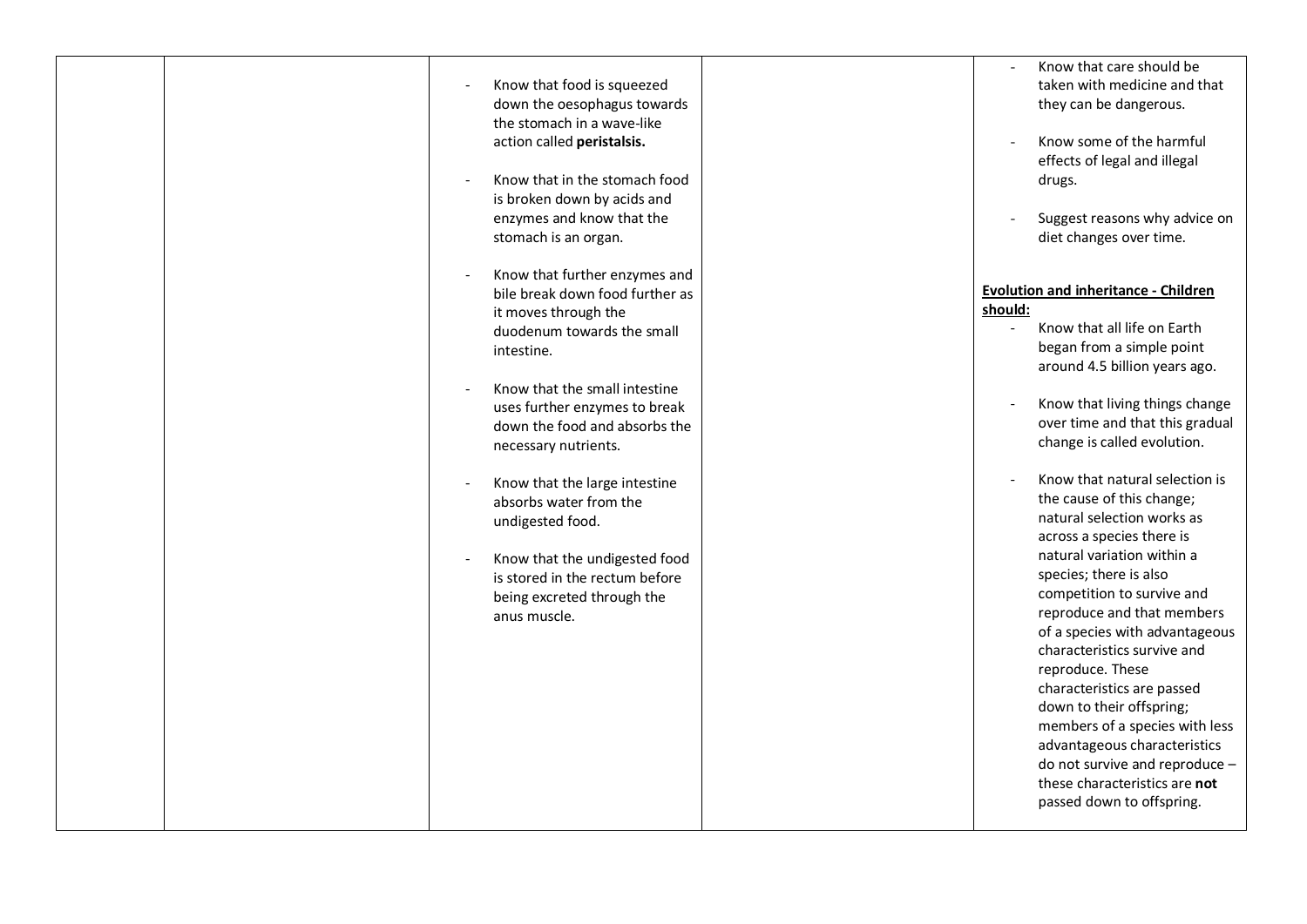|           |                                                                                                                                                                                                                                                                                                                                                                                                                                                                                                                                                                                                                                                                                                                          |                                                                                                                                                                                                                                                                                                                                                                                                                                                                                                                                                                                                                                  |                                                                                                                                                                                                                                                                                                                                                                                                                                                                                                                                                                                                                                                                                                            | Know that offspring are vary<br>and are not identical to their<br>parents.<br>Know that this theory of<br>evolution by natural selection<br>was theorised by Charles<br>Darwin.<br>Know that gradual change of<br>species over time can be<br>observed by looking at<br>examples of fossils. |
|-----------|--------------------------------------------------------------------------------------------------------------------------------------------------------------------------------------------------------------------------------------------------------------------------------------------------------------------------------------------------------------------------------------------------------------------------------------------------------------------------------------------------------------------------------------------------------------------------------------------------------------------------------------------------------------------------------------------------------------------------|----------------------------------------------------------------------------------------------------------------------------------------------------------------------------------------------------------------------------------------------------------------------------------------------------------------------------------------------------------------------------------------------------------------------------------------------------------------------------------------------------------------------------------------------------------------------------------------------------------------------------------|------------------------------------------------------------------------------------------------------------------------------------------------------------------------------------------------------------------------------------------------------------------------------------------------------------------------------------------------------------------------------------------------------------------------------------------------------------------------------------------------------------------------------------------------------------------------------------------------------------------------------------------------------------------------------------------------------------|----------------------------------------------------------------------------------------------------------------------------------------------------------------------------------------------------------------------------------------------------------------------------------------------|
| Chemistry | Rocks - Children should:<br>Know that there are three<br>different types of rock:<br>igneous, sedimentary and<br>metamorphic.<br>Know that igneous rock is<br>formed from molten rock<br>below the Earth's crust and<br>know examples of igneous<br>rock (e.g. granite and basalt).<br>Know that sedimentary rock is<br>formed when small,<br>weathered fragments of<br>rock/shell settle and stick<br>together forming layers and<br>know examples of<br>sedimentary rock (e.g.<br>limestone and sandstone).<br>Know that metamorphic rock<br>is formed when rocks in the<br>Earth's crust get squashed<br>and heated in processes e.g.<br>when tectonic plates press<br>against each other (e.g.<br>marble and slate). | <b>States of Matter - Children should:</b><br>Know the key properties of<br>solids and liquids and be able<br>to distinguish between the<br>two.<br>Know that things are<br>composed of a material in one<br>of three states: solid, liquid or<br>gas.<br>Know that the state of matter<br>can be changed when<br>temperature changes.<br>Know that the process of<br>turning a solid into a liquid is<br>known as melting and the<br>reversing process is known as<br>freezing.<br>Know that the process of<br>turning a liquid into a gas is<br>known as evaporating and the<br>reversing process is known as<br>condensation. | Properties and changes of materials -<br>Children should:<br>Know that materials can be<br>sorted in various different ways<br>based on their properties.<br>Know that we can test<br>materials' different properties<br>through acting upon them (e.g.<br>are materials magnetic,<br>thermally conductive or<br>electrically conductive?)<br>Know that various properties<br>of different materials make<br>them suitable for certain<br>functions.<br>Know how to explain why<br>various materials are suited or<br>unsuited to a certain function<br>(e.g. orally and in writing).<br>Know that in some solid<br>materials the bonds between<br>particles break when<br>surrounded by a liquid and this |                                                                                                                                                                                                                                                                                              |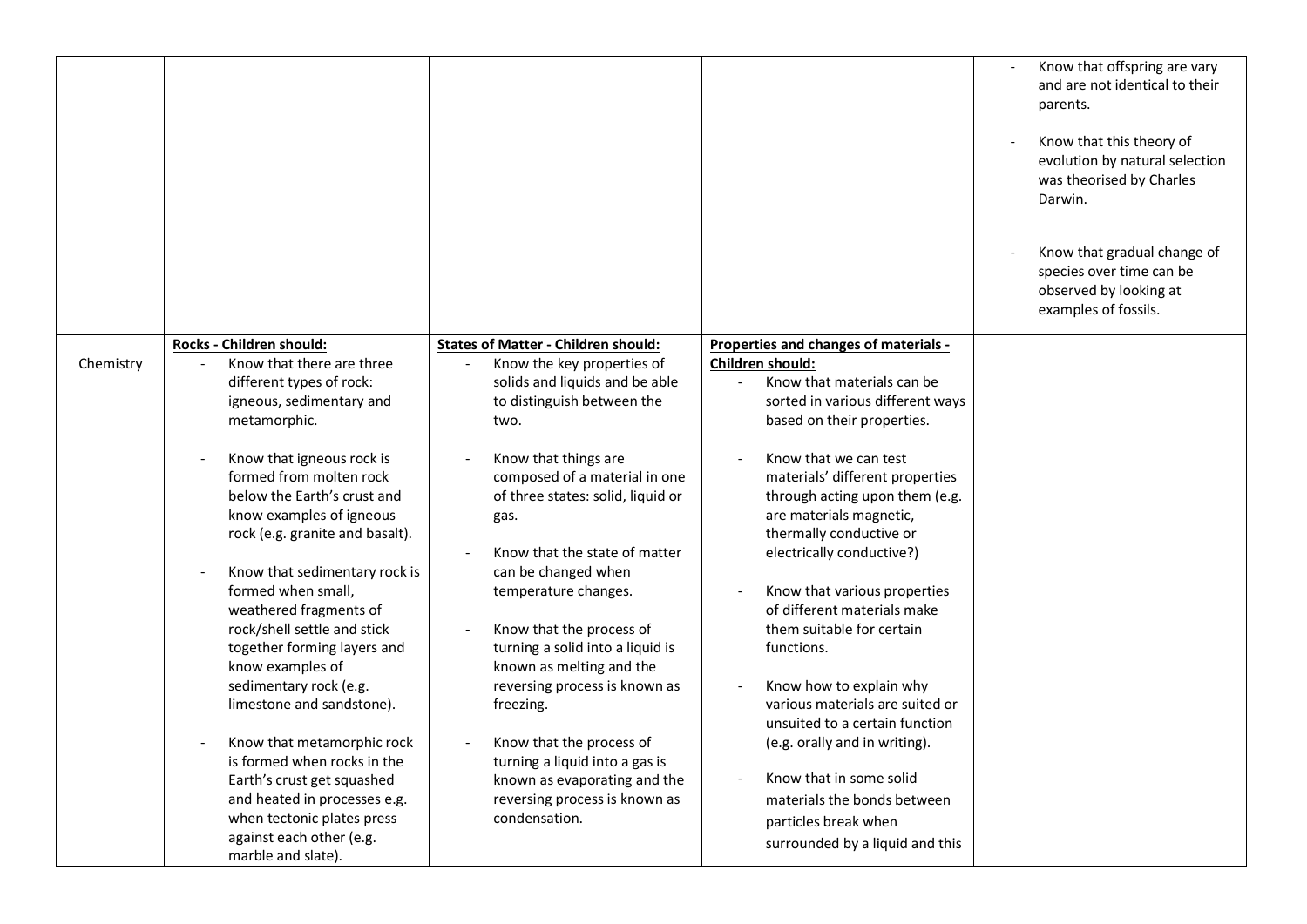| part, by tiny particles of rock<br>broken down through the<br>process of weathering.<br>Know the process of<br>fossilization. | Know that the melting point of<br>water is OC and the boiling<br>point of water is 100°C.<br>Know that water continually<br>flows around the Earth in a<br>process called the water cycle.<br>Know that rain condenses in<br>clouds and falls to the earth as<br>rain, snow or hail in a process<br>called precipitation.<br>Know that water flows across<br>the land in rivers and streams | solid is called a solute, the<br>liquid is called a solvent and<br>the result is a solution.<br>Know that when a solid<br>dissolves in a liquid it is<br>described as being soluble in<br>that solvent and when it<br>cannot it is insoluble.<br>Know that only a certain<br>amount of solvent can only<br>absorb a certain amount of<br>solid before no more will |
|-------------------------------------------------------------------------------------------------------------------------------|---------------------------------------------------------------------------------------------------------------------------------------------------------------------------------------------------------------------------------------------------------------------------------------------------------------------------------------------------------------------------------------------|--------------------------------------------------------------------------------------------------------------------------------------------------------------------------------------------------------------------------------------------------------------------------------------------------------------------------------------------------------------------|
|                                                                                                                               |                                                                                                                                                                                                                                                                                                                                                                                             |                                                                                                                                                                                                                                                                                                                                                                    |
|                                                                                                                               |                                                                                                                                                                                                                                                                                                                                                                                             |                                                                                                                                                                                                                                                                                                                                                                    |
|                                                                                                                               |                                                                                                                                                                                                                                                                                                                                                                                             |                                                                                                                                                                                                                                                                                                                                                                    |
|                                                                                                                               |                                                                                                                                                                                                                                                                                                                                                                                             |                                                                                                                                                                                                                                                                                                                                                                    |
|                                                                                                                               | in a process called surface run-<br>off and under the ground as<br>groundwater.                                                                                                                                                                                                                                                                                                             | dissolve; when this happens<br>the liquid is said to be<br>saturated.                                                                                                                                                                                                                                                                                              |
|                                                                                                                               | Know that water on the Earth's<br>surface moves to the air in a<br>process called transpiration in<br>which water turns into water<br>vapour on the surface of leaves<br>on plants.                                                                                                                                                                                                         | Know that when a solvent is<br>evaporated from a solution,<br>the original solute is left behind<br>and the remaining solid will<br>often form crystals.                                                                                                                                                                                                           |
|                                                                                                                               |                                                                                                                                                                                                                                                                                                                                                                                             | Know that the slower a solvent<br>evaporates, the larger the<br>crystals will be formed.                                                                                                                                                                                                                                                                           |
|                                                                                                                               |                                                                                                                                                                                                                                                                                                                                                                                             | Know how to dissolve and a<br>solute in a solvent and then<br>how to evaporate the solvent<br>to recover the solute.                                                                                                                                                                                                                                               |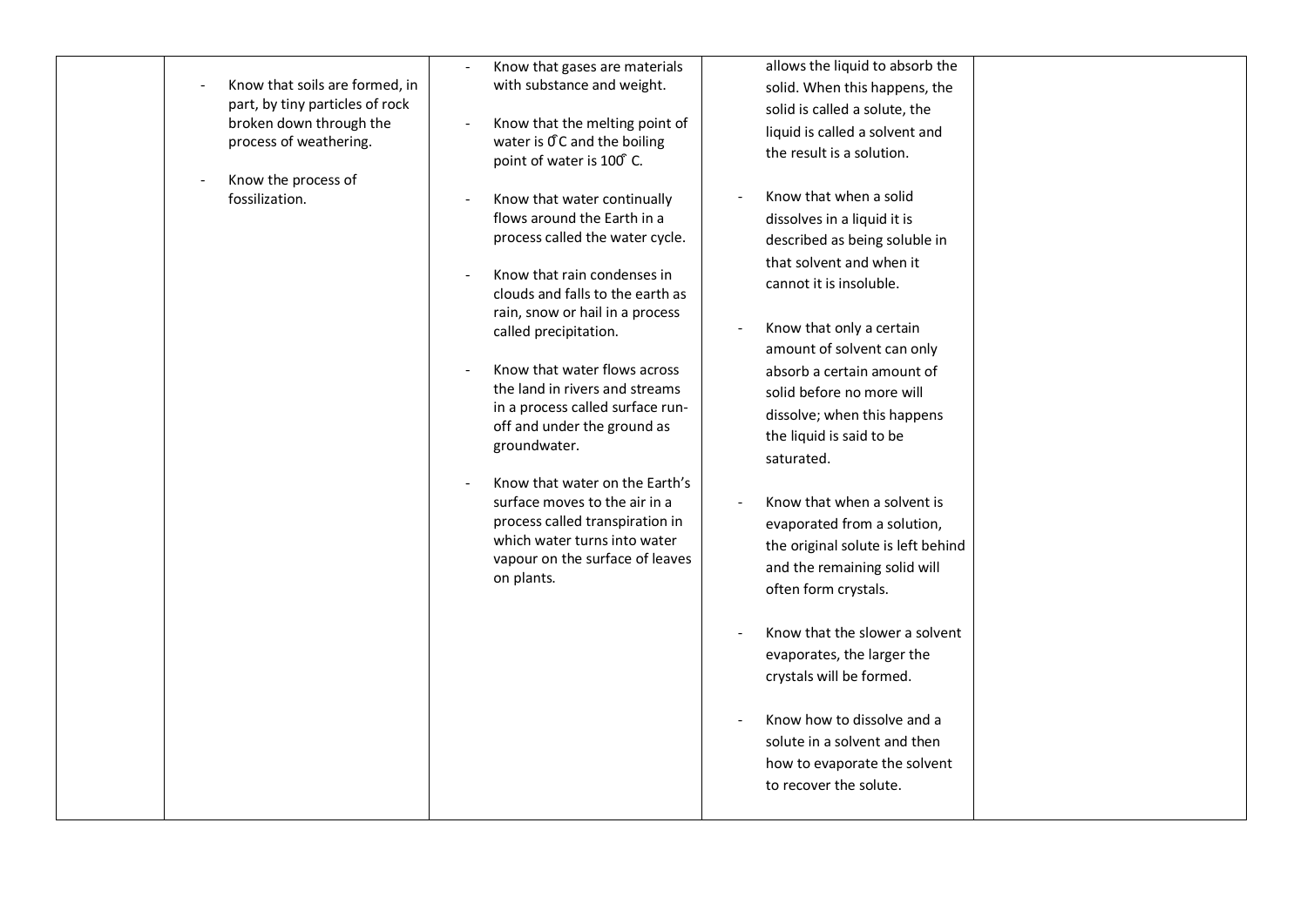|         |                                                                                                                                                                                                                                                                                                                            |                                                                                                                                                                                                                                                                                                                               | Know that a reversible change<br>is one that can be reversed e.g.<br>mixing, dissolving, etc.<br>Know that an irreversible<br>change is one that cannot be<br>reversed and often involves a<br>chemical change where a new<br>material is made (e.g. burning,<br>boiling an egg, etc.)                     |                                                                                                                                                                                                                                        |
|---------|----------------------------------------------------------------------------------------------------------------------------------------------------------------------------------------------------------------------------------------------------------------------------------------------------------------------------|-------------------------------------------------------------------------------------------------------------------------------------------------------------------------------------------------------------------------------------------------------------------------------------------------------------------------------|------------------------------------------------------------------------------------------------------------------------------------------------------------------------------------------------------------------------------------------------------------------------------------------------------------|----------------------------------------------------------------------------------------------------------------------------------------------------------------------------------------------------------------------------------------|
|         |                                                                                                                                                                                                                                                                                                                            |                                                                                                                                                                                                                                                                                                                               | Know that filtering allows<br>solids and liquids to be<br>separated and that sieving<br>allows solids made up of<br>different size parts to be<br>separated.                                                                                                                                               |                                                                                                                                                                                                                                        |
| Physics | Light - Children should:<br>Know that we need light in<br>order to see things and that<br>some objects are easier to see<br>than others.<br>Know that darkness is the<br>absence of light.<br>Know that in order to see<br>something it must either be a<br>light source or reflects light<br>from a light source into our | Sound - Children should:<br>Know that sound is generated<br>when an object vibrates.<br>Know that sound is a form of<br>energy that travels in a<br>longitudinal wave (e.g. like a<br>slinky).<br>Know that sound travels<br>through a medium (e.g. has<br>particles in the air) and will not<br>travel through a vacuum with | Earth and Space - Children should:<br>Know that the universe<br>comprises all matter and space<br>in existence.<br>Know that a celestial body is a<br>large object in the universe.<br>Know that the universe is<br>utterly vast and that our solar<br>system makes up a tiny fraction<br>of the universe. | Light - Children should:<br>Be able to use torches and<br>periscopes to investigate light.<br>Know that light appears to<br>travel in straight lines.<br>Know that reflection is the<br>action of the light 'bouncing<br>off' objects. |
|         | eyes.<br>Knows that the Sun is a<br>source of light.<br>Know that sunglasses can<br>protect eyes from the sunlight                                                                                                                                                                                                         | no particles at all.<br>Know that the longitudinal<br>sound waves are detected in<br>the ear by humans and the<br>brain interprets this as the<br>sounds we hear.                                                                                                                                                             | Know that a star is an<br>exceptionally hot ball of gas,<br>originally made from hydrogen<br>and helium.                                                                                                                                                                                                   | Know that in order to be seen<br>all non-luminous objects must<br>reflect light.<br>Be able to draw diagrams<br>represent light from sources                                                                                           |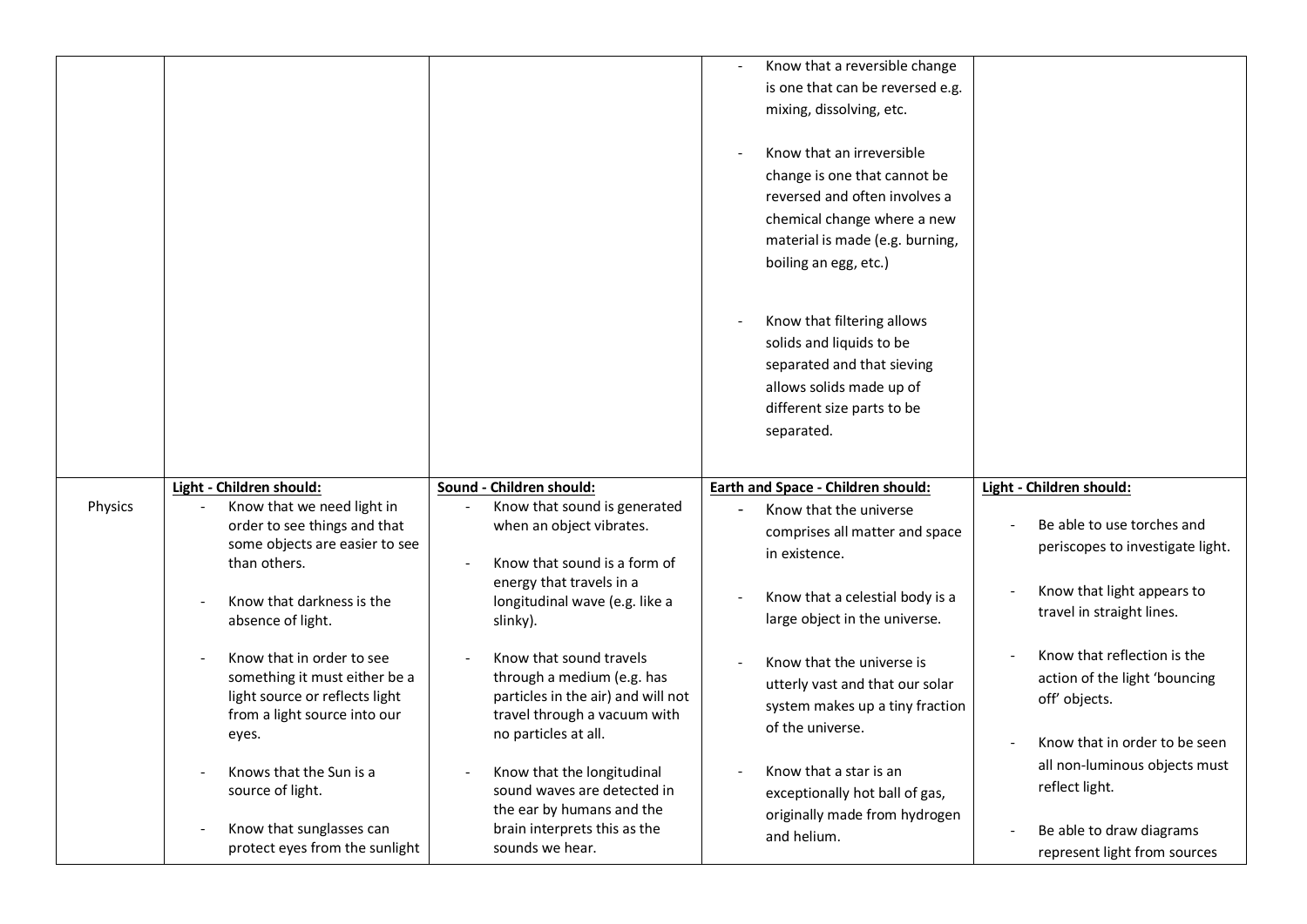| but looking at the Sun directly                         |                                                            |                                   | and reflecting off of reflective   |
|---------------------------------------------------------|------------------------------------------------------------|-----------------------------------|------------------------------------|
| (even with sunglasses) can                              | Know that sound waves travel                               | Know that the Sun is a star.      | surfaces using arrows.             |
| damage the eyes.                                        | at different speeds through                                |                                   |                                    |
|                                                         | different objects.                                         | Know the major planets in our     | Be able to draw diagrams to        |
| Suggest ways to make                                    |                                                            | solar system: Mercury, Venus,     | illustrate how light is travelling |
| people/objects more visible in                          | Know that pitch is how low or                              | Earth, Mars, Jupiter, Saturn,     | from the source to the eye.        |
| the dark.                                               | high a sound is and that is                                |                                   |                                    |
|                                                         | determined by how many                                     | Uranus, and Neptune.              |                                    |
| Know that light travels in                              | vibrations per second are being                            |                                   | Suggest a variety of ways of       |
| straight lines.                                         | made by the vibrating object                               | Know that all the planets in the  | changing the size of the           |
|                                                         | (frequency).                                               | solar system orbit the Sun and    | shadow produced by an object.      |
| Know that shadows are<br>created by light being blocked | Know that volume is how loud                               | that the further away they are    |                                    |
| by opaque objects and that                              | or quiet a sound is and that this                          | from the Sun, the longer their    | Know that the distance             |
| light passes through                                    | is determined by the amount                                | orbit.                            | between the light source and       |
| transparent objects.                                    | of energy in the wave.                                     |                                   | an object affects the size of a    |
|                                                         |                                                            | Know that a planet is defined     | shadow.                            |
| Know that                                               | Know that the volume of a                                  |                                   |                                    |
| opacity/transparency/reflecti                           | sound is quieter if the listener                           | as a spherical celestial body     |                                    |
| veness is the properties of a                           | is further away from the                                   | that orbits a star and that has   | Know that white light              |
| material.                                               | object.                                                    | cleared the neighbourhood of      | comprises all the colours of       |
|                                                         |                                                            | its orbit of other objects, some  | light.                             |
| Know that as an object moves                            | Electricity - Children should:                             | of which crash into the planet    |                                    |
| towards a light source, the                             | Know that electrical items can                             | and others that become moons      |                                    |
| size of the shadow increases.                           | be powered by mains                                        | of that planet.                   | Know that white light refracted    |
|                                                         | electricity or by batteries.                               |                                   | by two surfaces in a prism will    |
| Know that a data logger can                             |                                                            | Know that the Earth spins         | spread out so that all of its      |
| keep track of light levels and                          | Know that electricity can be                               | around an imaginary line          | constituent colours can be         |
| that this can be plotted on a                           | used to produce light, sound,                              | through its centre called an      | seen.                              |
| graph to show how this                                  | heat and movement.                                         | axis and that this axis is tilted |                                    |
| changes over the course of a                            |                                                            |                                   | Electricity - Children should:     |
| day.                                                    | Know and identify simple                                   | relative to the Earth's orbit.    | Know that voltage is a measure     |
| Forces and magnets - Children should:                   | components and use these to<br>construct a simple circuit. |                                   | of the power of a cell to          |
| Know that a force can be                                |                                                            | Know it was once thought that     | produce electricity.               |
| thought of as a push or pull.                           | Know that exposure to high-                                | everything orbited the Earth,     |                                    |
|                                                         | levels of electrical current can                           | but that scientists (e.g.         | Know that the 'amount' of          |
| Know that there are three                               | be dangerous.                                              | Copernicus and Galileo) used      | electricity depends on the         |
| types of contact forces:                                |                                                            | telescopes and measurement        | number of batteries.               |
| impact forces (when two                                 | Know that current electricity is                           | to show that the Earth orbited    |                                    |
| surfaces collide), frictional                           | the flow of charged particles                              | the Sun.                          |                                    |
| forces (when two surfaces are                           |                                                            |                                   |                                    |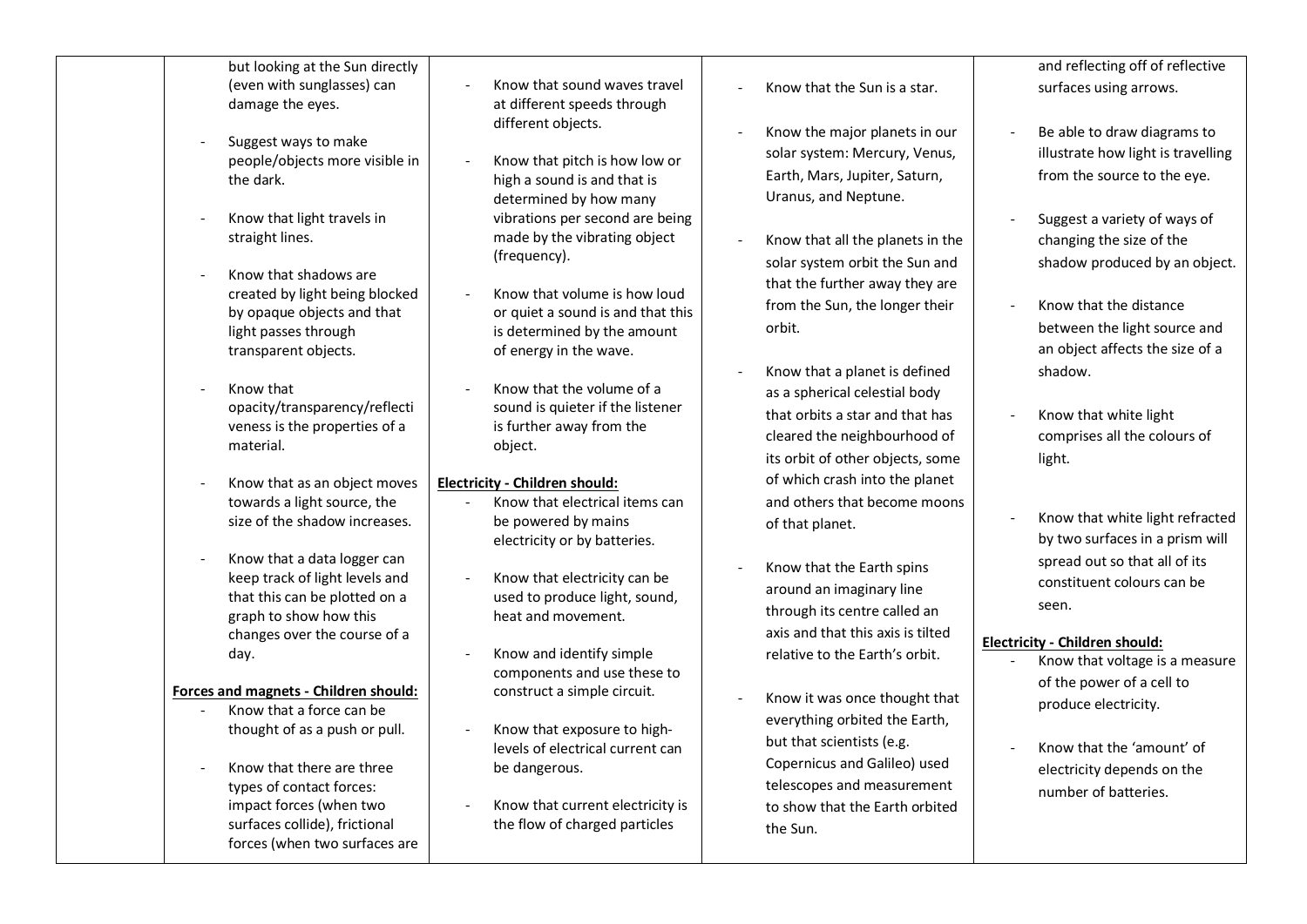already in contact) and strain forces (when an elastic material is stretched or squashed).

- Know that objects move differently on rough and smooth surfaces and that objects resist movement on rough surfaces because there is a higher level of friction when the object moves.
- Know that there are also noncontact forces that can act between objects without them touching (e.g. magnetism).
- Know that a magnet has a North and a South pole and that the magnetic field is strongest at these points.
- Know that like poles (e.g. south-south and north-north) of two magnets repel each other and that opposite poles of two magnets attract each other.
- Know that some materials are magnetic which means they are attracted to a magnet, whereas some materials are non-magnetic so they will not be attracted to a magnet.

called electrons around a circuit.

- Know that a switch functions by completing or breaking a circuit.
- Know that current electricity can flow if there's a complete circuit.
- Know that electrical current flows well through some materials, called electrical conductors, and poorly through other materials, called electrical insulators.
- Know that metals are good electrical conductors.
- Know that conductors have free electrons and that when electrical current flows around a conductor the electrons move.
- Know that electrical conductivity is an example of a property.
- Know that when electrical current flows through a circuit components within that circuit begin to work.
- Know that more than one cell lined up to work together is called a battery.
- Know that night and day are the result of the Earth rotating on its axis.
- Know that the tilt of the Earth towards and away from the Sun's light as the Earth orbits the Sun leads to the seasons as during winter the light spread over a wider area.
- Know that the Earth orbits the Earth roughly every 28 days.
- Know that as the Moon orbits the Sun, different parts of it are lit up by the Sun, which is why we see a different shape lit up on the Moon as the lunar cycle progresses.
- Know that a solar eclipse occurs when the Moon is between the Sun and the Earth, casting a shadow on the Earth and a lunar eclipse occurs when the Earth is between the Sun and the Moon, casting a shadow on the Moon.
- Know that humans have sent man-made satellites into orbit that assist with telecommunication.
- Know that increasing the voltage in a circuit will increase the brightness of a bulb or the volume of a buzzer.
- Know how to draw a simple circuit and use recognised conventional circuit symbols.
- Suggest reasons for variations in how components function, including the brightness of bulbs, the loudness of buzzers and on/off position of switches.
- Know what would happen if all the lights in a home were connected in the same circuit and one broke.
- Know what would happen if all the lights in a home run on a parallel circuit and one broke.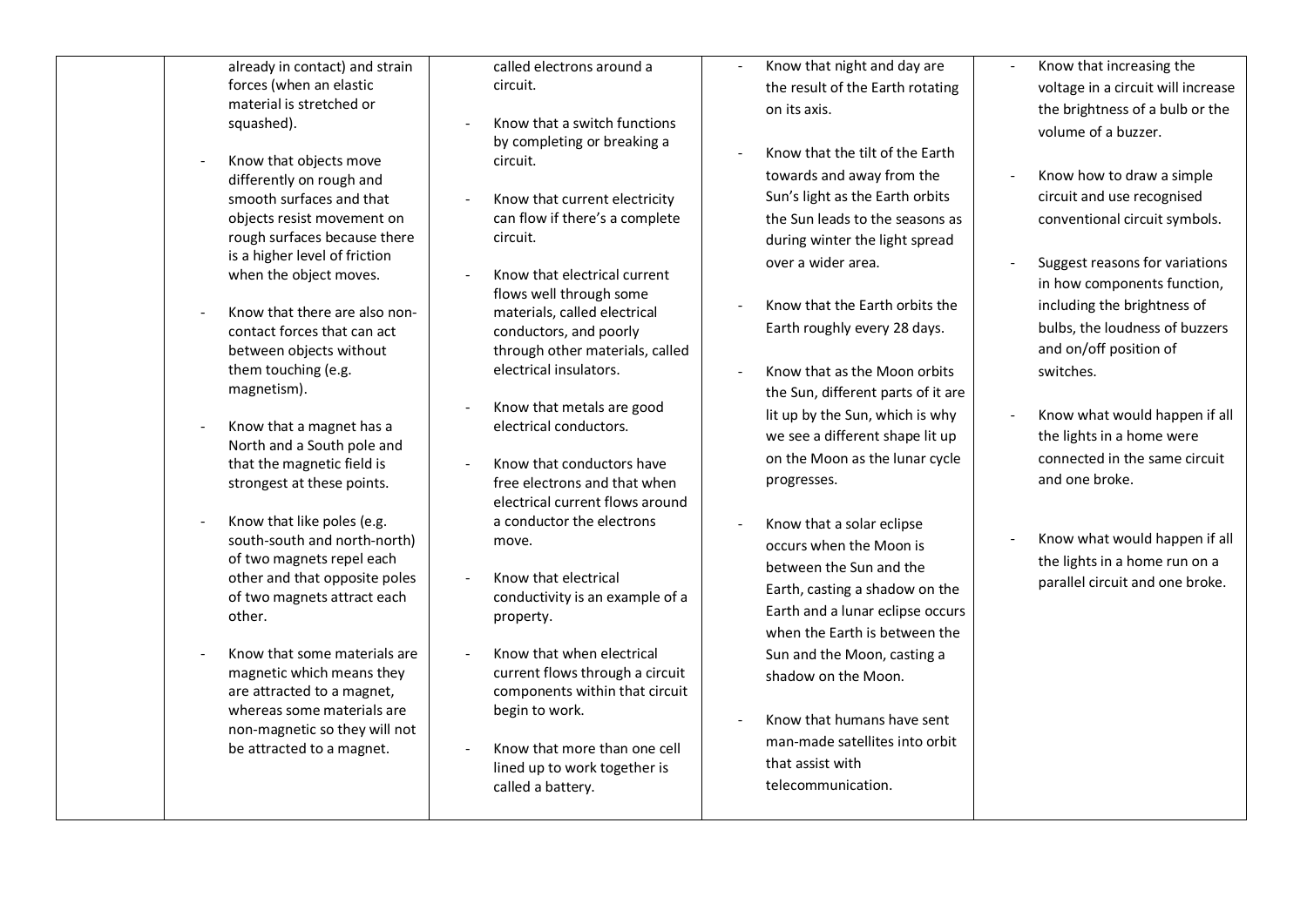|  | Know that wires can allow  | Know that a satellite orbits a   |  |
|--|----------------------------|----------------------------------|--|
|  | electrical current to flow | planet and that moons are        |  |
|  | around a circuit.          | natural satellites.              |  |
|  |                            |                                  |  |
|  |                            | Forces - Children should:        |  |
|  |                            | Know that a force is measured    |  |
|  |                            | in a unit called Newtons and     |  |
|  |                            | know who they were named         |  |
|  |                            | after and why.                   |  |
|  |                            |                                  |  |
|  |                            | Know that pull forces can be     |  |
|  |                            | measured using a force meter.    |  |
|  |                            |                                  |  |
|  |                            | Know that the amount of          |  |
|  |                            | matter in an object is its mass. |  |
|  |                            |                                  |  |
|  |                            | Know that gravity is a force     |  |
|  |                            | that acts between all objects in |  |
|  |                            | the universe, but that it acts   |  |
|  |                            | much more strongly between       |  |
|  |                            | objects that have more mass      |  |
|  |                            | and that are close together.     |  |
|  |                            |                                  |  |
|  |                            | Know that unsupported objects    |  |
|  |                            | are pulled towards the Earth by  |  |
|  |                            | a force of gravity.              |  |
|  |                            | Know that acceleration is a      |  |
|  |                            | change in speed and that         |  |
|  |                            | unbalanced forces acting on an   |  |
|  |                            | object can cause it to           |  |
|  |                            | accelerate.                      |  |
|  |                            |                                  |  |
|  |                            | Know that forces make things     |  |
|  |                            | change direction, speed up,      |  |
|  |                            | slow down, start or stop         |  |
|  |                            | moving.                          |  |
|  |                            |                                  |  |
|  |                            | Know how to draw a force         |  |
|  |                            | diagram with arrows              |  |
|  |                            | representing the different       |  |
|  |                            | forces acting on an object.      |  |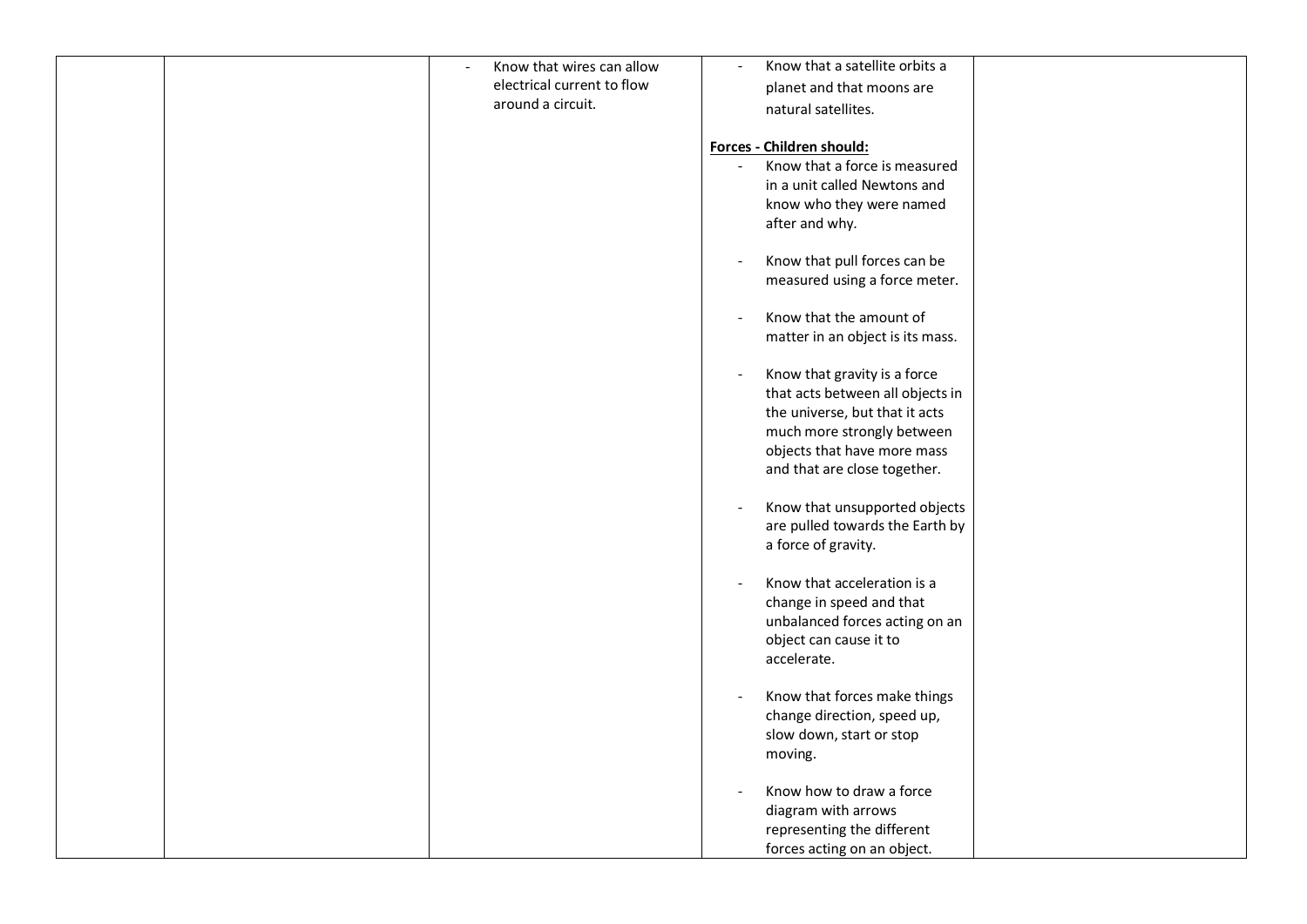|  | Know that air resistance is a<br>force felt by an object as it<br>moves through the air and it is<br>caused by the object bumping<br>into the gas particles that make<br>up air.                                 |  |
|--|------------------------------------------------------------------------------------------------------------------------------------------------------------------------------------------------------------------|--|
|  | Know that the quicker an<br>$\overline{\phantom{a}}$<br>object falls, the more air<br>resistance it will experience.                                                                                             |  |
|  | Know that a parachute's shape<br>$\overline{\phantom{a}}$<br>increases the air resistance<br>that a falling object<br>experiences.                                                                               |  |
|  | Know that water resistance is a<br>$\overline{\phantom{a}}$<br>force felt by an object as it<br>moves through water and it is<br>caused by the object bumping<br>into water particles.                           |  |
|  | Know that the shape of an<br>$\overline{\phantom{a}}$<br>object determines how much<br>air/water resistance it<br>experiences and that shapes<br>that experience little of this are<br>described as streamlined. |  |
|  | Know that a lever is a rigid<br>length pivoting around a<br>fulcrum.                                                                                                                                             |  |
|  | Know that a pulley is a wheel<br>with a fulcrum that supports a<br>moving cable or belt.                                                                                                                         |  |
|  | Know that a gear is a rotating<br>$\overline{\phantom{a}}$<br>wheel with cut teeth that mesh<br>with the teeth of another gear<br>so that turning one gear turns                                                 |  |